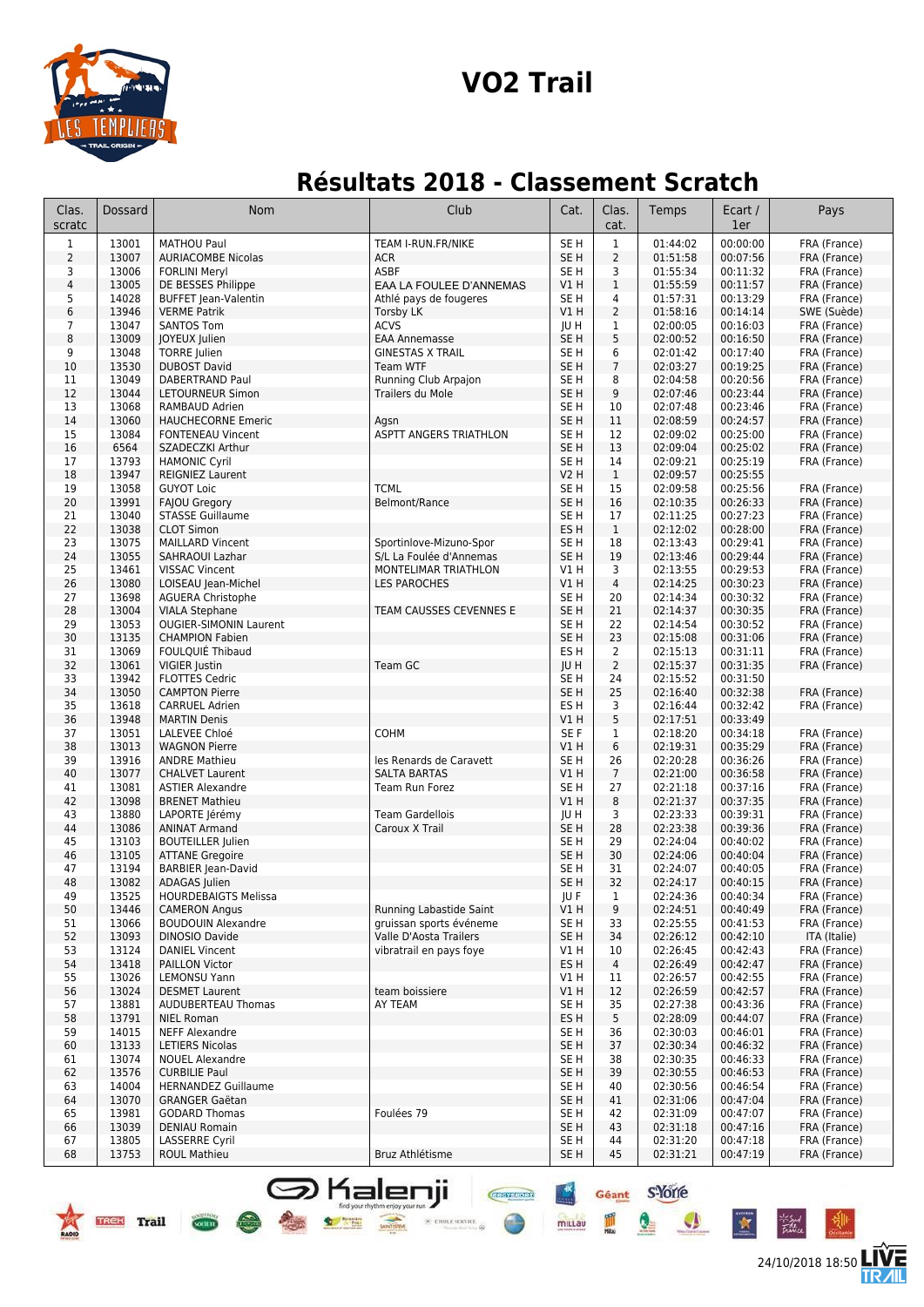

24/10/2018 18:50 **LIVE** 

Géant S-Yorre

 $\bullet$ 

 $\bullet$ 

 $\ddot{\ast}$ 

⊬‴

皿

 $+<sup>x</sup>$ 

mittau

**CHEFFIORE** 

⊕

 $\times$  etoile service

| Clas.<br>scratc | <b>Dossard</b> | <b>Nom</b>                                           | Club                        | Cat.                               | Clas.<br>cat.        | Temps                | Ecart /<br>1er       | Pays                         |
|-----------------|----------------|------------------------------------------------------|-----------------------------|------------------------------------|----------------------|----------------------|----------------------|------------------------------|
|                 |                |                                                      |                             |                                    |                      |                      |                      |                              |
| 69              | 13090          | <b>GENDROT Laurent</b>                               | <b>ASBF</b>                 | VIH                                | 13                   | 02:31:26             | 00:47:24             | FRA (France)                 |
| 70              | 13096          | <b>MANAUTE Audrey</b>                                |                             | SE F                               | $\overline{2}$       | 02:31:35             | 00:47:33             | FRA (France)                 |
| 71              | 13097          | <b>MERCIER Jean Michel</b>                           | EAA FOULEE ANNEMASSE        | V1 H                               | 14                   | 02:32:14             | 00:48:12             | FRA (France)                 |
| 72<br>73        | 13067<br>14029 | PETIT Eléonore                                       | <b>SMAC</b>                 | SE F                               | 3<br>46              | 02:32:18<br>02:32:38 | 00:48:16<br>00:48:36 | FRA (France)                 |
| 74              | 13840          | <b>VATEL Patrice</b><br><b>LAUNAY Franck</b>         |                             | SE <sub>H</sub><br>SE <sub>H</sub> | 47                   | 02:32:52             | 00:48:50             | FRA (France)<br>FRA (France) |
| 75              | 13063          | <b>MAHE Marc</b>                                     | TEAM BACK TO THE SOURCE     | V1 H                               | 15                   | 02:32:59             | 00:48:57             | FRA (France)                 |
| 76              | 13414          | <b>FOURNIER Ghislain</b>                             |                             | V1 H                               | 16                   | 02:33:13             | 00:49:11             | FRA (France)                 |
| 77              | 13775          | <b>ROUICHI François</b>                              |                             | V1 H                               | 17                   | 02:33:30             | 00:49:28             | FRA (France)                 |
| 78              | 13774          | <b>ROUICHI Malika</b>                                |                             | V1F                                | $\mathbf{1}$         | 02:33:31             | 00:49:29             | FRA (France)                 |
| 79              | 13571          | <b>DOUCHET Melvin</b>                                | Team GC                     | JU H                               | 4                    | 02:33:51             | 00:49:49             | FRA (France)                 |
| 80              | 13008          | <b>JOURDAIN Guillaume</b>                            | <b>RAPV</b>                 | V1 H                               | 18                   | 02:33:53             | 00:49:51             | FRA (France)                 |
| 81              | 13065          | RODON Philippe                                       | TRI Aventure Avon-Fonta     | <b>V2 H</b>                        | $\overline{2}$       | 02:33:56             | 00:49:54             | FRA (France)                 |
| 82              | 13908          | <b>ROUZAIRE Cedric</b>                               | Eveil mendois athletism     | SE H                               | 48                   | 02:34:40             | 00:50:38             | FRA (France)                 |
| 83              | 13823          | <b>MALPEL Thomas</b>                                 |                             | SE <sub>H</sub>                    | 49                   | 02:35:35             | 00:51:33             | FRA (France)                 |
| 84              | 13089          | <b>PRE Denis</b>                                     | CE SAFRAN NACELLES TOUL     | V1 H                               | 19                   | 02:35:38             | 00:51:36             | FRA (France)                 |
| 85              | 13982          | <b>IEAN Adrien</b>                                   |                             | SE <sub>H</sub>                    | 50                   | 02:36:19             | 00:52:17             | FRA (France)                 |
| 86              | 13721          | USIETO DUBOIS Pol                                    |                             | SE <sub>H</sub>                    | 51                   | 02:36:31             | 00:52:29             | FRA (France)                 |
| 87              | 14002          | PUJOL Johan                                          |                             | SE <sub>H</sub>                    | 52                   | 02:36:40             | 00:52:38             | FRA (France)                 |
| 88              | 13724          | SIRE Bérengère                                       | Team papy coach             | SE F                               | $\overline{4}$       | 02:36:49             | 00:52:47             | FRA (France)                 |
| 89              | 13029          | ALBAGNAC Simon                                       |                             | SE H                               | 53                   | 02:36:59             | 00:52:57             | FRA (France)                 |
| 90              | 13083          | CHARYK Julien                                        |                             | SE <sub>H</sub>                    | 54                   | 02:37:01             | 00:52:59             | FRA (France)                 |
| 91              | 13191          | <b>CASTAGNE David</b>                                |                             | SE <sub>H</sub>                    | 55                   | 02:37:09             | 00:53:07             | FRA (France)                 |
| 92              | 13527          | LE GOFF Mélanie                                      | <b>CIAC</b>                 | $VI$ F                             | $\overline{2}$       | 02:37:30             | 00:53:28             | FRA (France)                 |
| 93              | 13078          | <b>BRAQUE</b> Julien                                 | <b>AC TASSIN</b>            | SE H                               | 56                   | 02:37:41             | 00:53:39             | FRA (France)                 |
| 94              | 13181          | <b>CAZALS Gaëtan</b>                                 |                             | SE H                               | 57                   | 02:38:13             | 00:54:11             | FRA (France)                 |
| 94              | 13459          | <b>BARRIERE Nicolas</b>                              |                             | V1 H                               | 20                   | 02:38:13             | 00:54:11             | FRA (France)                 |
| 96              | 13725          | THIBAULT Christophe                                  |                             | V1 H                               | 21                   | 02:38:30             | 00:54:28             | FRA (France)                 |
| 97              | 13110          | <b>BAYLE Ludivine</b>                                | Team Run Forez              | SE F                               | 5                    | 02:38:46             | 00:54:44             | FRA (France)                 |
| 98              | 13594          | <b>GISLIER Kevin</b>                                 |                             | SE <sub>H</sub>                    | 58                   | 02:40:32             | 00:56:30             | FRA (France)                 |
| 99              | 13597          | <b>BRUNELLE Mattéo</b>                               | Hénin Endurance Team        | JU H                               | 5                    | 02:41:24             | 00:57:22             | FRA (France)                 |
| 100             | 13943          | <b>CALMELS Armand</b>                                |                             | SE <sub>H</sub>                    | 59                   | 02:41:33             | 00:57:31             |                              |
| 101             | 13621          | <b>SERS Guillaume</b>                                |                             | SE <sub>H</sub>                    | 60                   | 02:41:39             | 00:57:37             | FRA (France)                 |
| 102             | 13706          | <b>TOURRETTE Axel</b>                                |                             | SE <sub>H</sub>                    | 61                   | 02:41:46             | 00:57:44             | FRA (France)                 |
| 103             | 13983          | PRÉAUD Mario                                         |                             | SE <sub>H</sub>                    | 62                   | 02:41:59             | 00:57:57             | FRA (France)                 |
| 104             | 13129          | LARROUY Philippe                                     |                             | <b>V2 H</b>                        | 3                    | 02:42:02             | 00:58:00             | FRA (France)                 |
| 105             | 13153          | <b>NASSIF Franck</b>                                 | Nassif                      | SE H                               | 63                   | 02:42:15             | 00:58:13             | FRA (France)                 |
| 106             | 13131<br>13134 | <b>CHAVERNAC Patrick</b>                             | LO BARTAS                   | V2 H                               | 4                    | 02:42:30<br>02:42:30 | 00:58:28<br>00:58:28 | FRA (France)                 |
| 106             | 13169          | <b>KEROUREDAN Olivier</b><br><b>LARDIERE Mathieu</b> | <b>TCA EVREUX</b>           | V2 H                               | 4<br>64              |                      | 00:58:32             | FRA (France)                 |
| 108<br>109      | 13852          | <b>PLEUCHOT Benoit</b>                               | LA VAILLANTE SAINT BRIE     | SE H<br>SE <sub>H</sub>            | 65                   | 02:42:34<br>02:42:48 | 00:58:46             | FRA (France)<br>FRA (France) |
| 110             | 13876          | <b>TAVERNARO Nicolas</b>                             |                             | SE <sub>H</sub>                    | 66                   | 02:43:06             | 00:59:04             | FRA (France)                 |
| 111             | 13780          | <b>AURIOL Quentin</b>                                |                             | SE <sub>H</sub>                    | 67                   | 02:44:23             | 01:00:21             | FRA (France)                 |
| 112             | 13430          | DE COLOMBE Hippolyte                                 | <b>ACBB</b>                 | JU H                               | 6                    | 02:44:33             | 01:00:31             | FRA (France)                 |
| 113             | 13742          | <b>ORAIN Quentin</b>                                 |                             | SE <sub>H</sub>                    | 68                   | 02:44:37             | 01:00:35             | GER (Allemagne)              |
| 114             | 14001          | <b>AVARRE</b> Julien                                 | Goret Team                  | SE <sub>H</sub>                    | 69                   | 02:45:05             | 01:01:03             | FRA (France)                 |
| 115             | 13159          | <b>GIROUX Anne-Marie</b>                             | C.C.TAVERNY ATHLETISME      | $VI$ F                             | 3                    | 02:45:26             | 01:01:24             | FRA (France)                 |
| 116             | 13870          | <b>DAMAR Francois</b>                                |                             | SE <sub>H</sub>                    | 70                   | 02:46:17             | 01:02:15             | FRA (France)                 |
| 117             | 13121          | <b>BEAUSSE Christophe</b>                            | <b>ACLAM</b>                | V1 H                               | 22                   | 02:46:32             | 01:02:30             | FRA (France)                 |
| 118             | 13733          | <b>CONSTANS Simon</b>                                |                             | SE <sub>H</sub>                    | 71                   | 02:46:33             | 01:02:31             | FRA (France)                 |
| 119             | 13518          | <b>CATALANO Cecile</b>                               | <b>ACLAM</b>                | SE F                               | 6                    | 02:46:37             | 01:02:35             | FRA (France)                 |
| 120             | 13113          | <b>CHAPEL Michel</b>                                 | <b>EAA/Foulée Annemasse</b> | V2 H                               | 6                    | 02:46:50             | 01:02:48             | FRA (France)                 |
| 121             | 13165          | <b>ISSERT Stephane</b>                               | ASPF                        | V2 H                               | 7                    | 02:46:56             | 01:02:54             | FRA (France)                 |
| 122             | 13212          | <b>MARILLIER Thibault</b>                            |                             | SE <sub>H</sub>                    | 72                   | 02:47:03             | 01:03:01             | FRA (France)                 |
| 123             | 13137          | <b>PERRET Richard</b>                                | <b>ASBF</b>                 | V2 H                               | 8                    | 02:47:16             | 01:03:14             | FRA (France)                 |
| 124             | 13136          | <b>BEAUFILS Laurent</b>                              | EAA La Foulée d'Annemas     | V1 H                               | 23                   | 02:47:20             | 01:03:18             | FRA (France)                 |
| 125             | 13832          | <b>AUBELEAU Marin</b>                                |                             | SE H                               | 73                   | 02:47:25             | 01:03:23             | FRA (France)                 |
| 126             | 13846          | <b>SAQUE Laurent</b>                                 | ronde ceretane              | V2 H                               | 9                    | 02:47:28             | 01:03:26             | FRA (France)                 |
| 127             | 13032          | <b>CROS Richard</b>                                  |                             | V1 H                               | 24                   | 02:47:53             | 01:03:51             | FRA (France)                 |
| 128             | 13101          | <b>MONFILS Virginie</b>                              | Running Club Noyellois      | V1F                                | $\overline{4}$       | 02:47:56             | 01:03:54             | FRA (France)                 |
| 128             | 13683          | <b>COMMENCHAIL Geoffrey</b>                          |                             | V1 H                               | 25                   | 02:47:56             | 01:03:54             | FRA (France)                 |
| 130             | 13263          | <b>LAURET Pierre</b>                                 |                             | SE <sub>H</sub>                    | 74                   | 02:47:58             | 01:03:56             | FRA (France)                 |
| 131             | 13907          | <b>LIETARD Christophe</b>                            | <b>TRGV</b>                 | V2 H                               | 10                   | 02:48:22             | 01:04:20             | FRA (France)                 |
| 132             | 13874          | SEIDENBINDER Martin                                  | Vedas endurance             | SE H                               | 75                   | 02:48:26             | 01:04:24             | FRA (France)                 |
| 133             | 13873          | LE JEUNE Christophe                                  | Bourg-Blanc                 | V1H                                | 26                   | 02:48:40             | 01:04:38             | FRA (France)                 |
| 134             | 13062<br>14026 | ROUSSEL Benjamin                                     | saint cham athletic clu     | SE H<br>V1H                        | 76                   | 02:49:09<br>02:49:14 | 01:05:07             | FRA (France)                 |
| 135<br>136      | 13990          | <b>CHEGUETTINE Mourad</b><br>PAULHE Fanny            |                             | SE F                               | 27<br>$\overline{7}$ | 02:49:15             | 01:05:12<br>01:05:13 | FRA (France)                 |
| 137             | 13157          | <b>DUCLOUT Tiffanie</b>                              |                             | SE F                               | 8                    | 02:49:24             | 01:05:22             | FRA (France)<br>FRA (France) |
| 138             | 13150          | <b>CALVIERE Laurent</b>                              | <b>ACLA</b>                 | V1 H                               | 28                   | 02:49:30             | 01:05:28             | FRA (France)                 |
| 139             | 13690          | ROUGIÉ Guillaume                                     |                             | SE H                               | 77                   | 02:49:53             | 01:05:51             | FRA (France)                 |
| 140             | 13781          | <b>BONNIN Florence</b>                               |                             | $VI$ F                             | 5                    | 02:49:56             | 01:05:54             | FRA (France)                 |
| 141             | 13041          | <b>BRECHIGNAC Vincent</b>                            |                             | V1H                                | 29                   | 02:50:39             | 01:06:37             | FRA (France)                 |
| 142             | 13553          | <b>TORRES Cédric</b>                                 |                             | SE H                               | 78                   | 02:50:56             | 01:06:54             | FRA (France)                 |
| 143             | 13836          | PEREZ Paul-Alexandre                                 |                             | SE H                               | 79                   | 02:51:00             | 01:06:58             | FRA (France)                 |
|                 |                |                                                      |                             |                                    |                      |                      |                      |                              |

**S** Kalenji

**TREK** Trail

**COCIETY**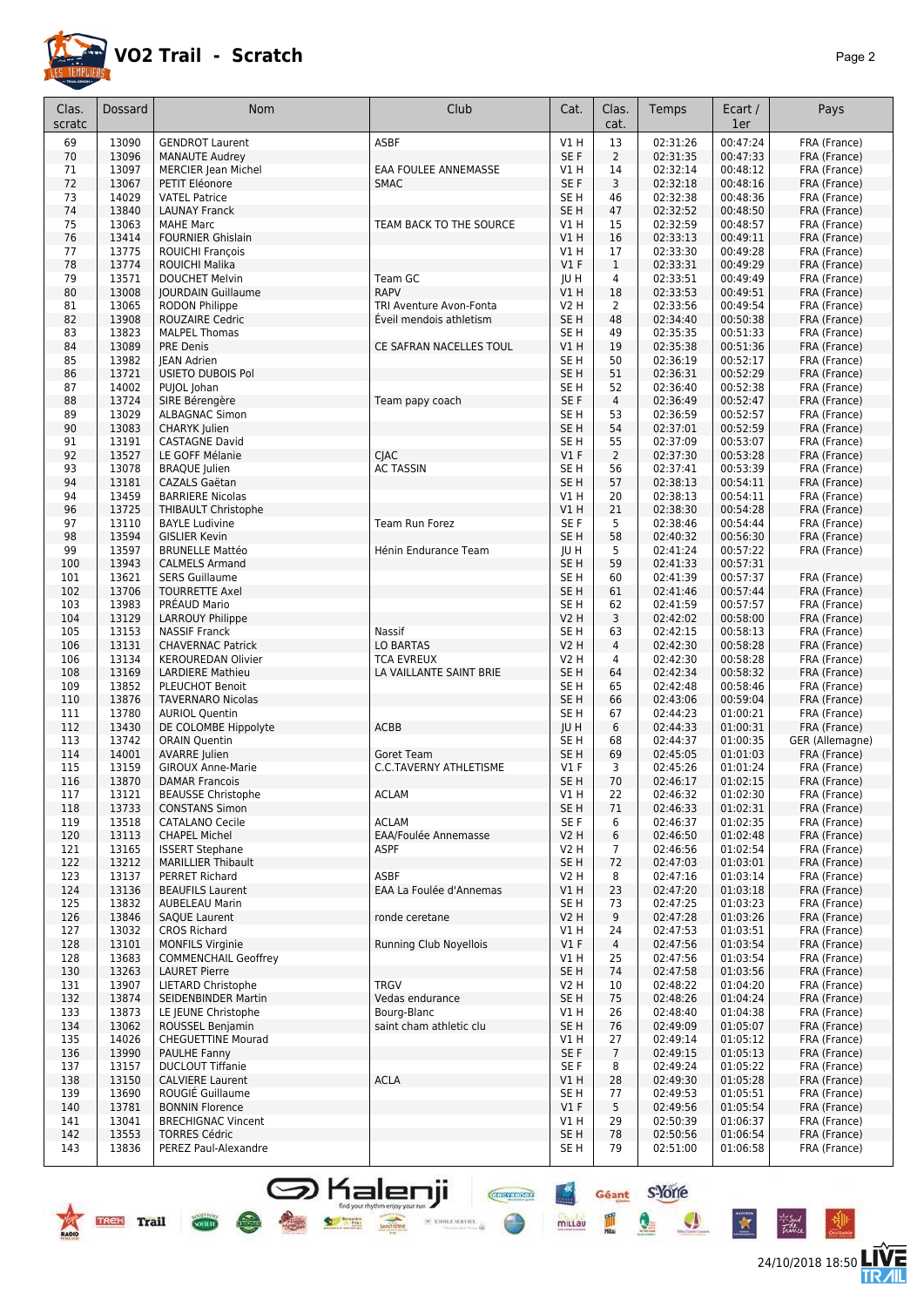

24/10/2018 18:50 **LIVE** 

| Clas.      | <b>Dossard</b> | <b>Nom</b>                                                | Club                                           | Cat.                           | Clas.          | Temps                | Ecart /              | Pays                         |
|------------|----------------|-----------------------------------------------------------|------------------------------------------------|--------------------------------|----------------|----------------------|----------------------|------------------------------|
| scratc     |                |                                                           |                                                |                                | cat.           |                      | 1er                  |                              |
| 144        | 13552          | LEMPEREUR Gaylor                                          |                                                | SE <sub>H</sub>                | 80             | 02:51:02             | 01:07:00             | FRA (France)                 |
| 145<br>146 | 13114<br>13847 | <b>AUCAGNE Pierre-François</b><br><b>OUALI Rachid</b>     | Pef & Nono                                     | SE <sub>H</sub><br>SE H        | 81<br>82       | 02:51:27<br>02:51:31 | 01:07:25<br>01:07:29 | FRA (France)<br>FRA (France) |
| 147        | 13575          | <b>HUBAUT Amelie</b>                                      |                                                | SE F                           | 9              | 02:51:32             | 01:07:30             | FRA (France)                 |
| 148        | 13148          | <b>DEDIEU Corinne</b>                                     |                                                | SE F                           | 10             | 02:51:43             | 01:07:41             | FRA (France)                 |
| 149        | 14008          | <b>DEDIEU Nicolas</b>                                     |                                                | SE <sub>H</sub>                | 83             | 02:51:46             | 01:07:44             | FRA (France)                 |
| 150        | 13155          | <b>HERMAN Florence</b>                                    |                                                | V2F                            | $\mathbf{1}$   | 02:51:52             | 01:07:50             | FRA (France)                 |
| 151        | 13550          | <b>MAUREL Maxime</b>                                      |                                                | SE <sub>H</sub>                | 84             | 02:51:56             | 01:07:54             | FRA (France)                 |
| 152        | 13922          | MONCASSIN Jonathan                                        | Auch triathlon                                 | SE H                           | 85             | 02:51:57             | 01:07:55             | FRA (France)                 |
| 152        | 13989          | <b>BRU Sylvie</b>                                         |                                                | V1F                            | 6              | 02:51:57             | 01:07:55             | FRA (France)                 |
| 154        | 13255          | <b>GERARD Marie</b>                                       | saint cham athletic clu                        | SE F                           | 11             | 02:52:14             | 01:08:12             | FRA (France)                 |
| 155        | 13170<br>13921 | MILHAU Stephane<br><b>MAURY Eric</b>                      |                                                | SE <sub>H</sub><br>V1 H        | 86<br>30       | 02:52:26<br>02:52:55 | 01:08:24<br>01:08:53 | FRA (France)                 |
| 156<br>157 | 13012          | <b>GRIMAL Lionel</b>                                      |                                                | V2 H                           | 11             | 02:52:56             | 01:08:54             | FRA (France)<br>FRA (France) |
| 158        | 13092          | <b>DEROLLAND Philippe</b>                                 | Foulée d'Annemasse/EAA                         | V3H                            | $\mathbf{1}$   | 02:53:00             | 01:08:58             | FRA (France)                 |
| 159        | 13125          | <b>CARLES Claude</b>                                      | Stade Rodez Athlétisme                         | V4 H                           | $1\,$          | 02:53:05             | 01:09:03             | FRA (France)                 |
| 159        | 13535          | <b>GUILMIN Cyrille</b>                                    |                                                | V1 H                           | 31             | 02:53:05             | 01:09:03             | FRA (France)                 |
| 161        | 13140          | <b>JIMENEZ Manuel</b>                                     |                                                | SE H                           | 87             | 02:53:16             | 01:09:14             | FRA (France)                 |
| 162        | 13635          | <b>HAMEL Manuella</b>                                     | <b>ACO Sourdeval</b>                           | $VI$ F                         | $\overline{7}$ | 02:53:34             | 01:09:32             | FRA (France)                 |
| 163        | 13872          | <b>SCHMIT Philippe</b>                                    | CC Taverny athlétisme                          | V1 H                           | 32             | 02:53:57             | 01:09:55             | FRA (France)                 |
| 164        | 13913          | PECH Zelie                                                |                                                | ES <sub>F</sub>                | 1              | 02:54:06             | 01:10:04             | FRA (France)                 |
| 165<br>166 | 13574<br>13573 | <b>CARMAGNAC Catherine</b><br><b>CARMAGNAC Christophe</b> | Athletic club reolais<br>Athletic club reolais | V1F<br>V1 H                    | 8<br>33        | 02:54:13<br>02:54:15 | 01:10:11<br>01:10:13 | FRA (France)<br>FRA (France) |
| 167        | 13674          | <b>SEGURET Philippe</b>                                   |                                                | <b>V2 H</b>                    | 12             | 02:54:22             | 01:10:20             | FRA (France)                 |
| 168        | 13455          | MINARD Jean Michel                                        |                                                | V2 H                           | 13             | 02:54:38             | 01:10:36             | FRA (France)                 |
| 169        | 13470          | <b>BUTTO Thierry</b>                                      |                                                | VIH                            | 34             | 02:54:43             | 01:10:41             | FRA (France)                 |
| 170        | 13175          | <b>COMBES Guillaume</b>                                   |                                                | SE H                           | 88             | 02:55:02             | 01:11:00             | FRA (France)                 |
| 171        | 13717          | PONS Loic                                                 |                                                | SE H                           | 89             | 02:55:34             | 01:11:32             | FRA (France)                 |
| 172        | 13812          | <b>BILLOT Alice</b>                                       |                                                | SE F                           | 12             | 02:55:50             | 01:11:48             | FRA (France)                 |
| 173        | 13208          | <b>CARBONNE Philippe</b>                                  |                                                | <b>V2 H</b>                    | 14             | 02:56:19             | 01:12:17             | FRA (France)                 |
| 174        | 13149          | <b>CORTIAL Gregory</b>                                    |                                                | V1 H                           | 35             | 02:56:36             | 01:12:34             | FRA (France)                 |
| 175<br>176 | 13091<br>13095 | <b>LEMAIRE Nicolas</b><br><b>ABADIE Thomas</b>            | ATHLETIC CLUB REOLAIS                          | <b>V2 H</b><br>SE <sub>H</sub> | 15<br>90       | 02:56:54<br>02:56:55 | 01:12:52<br>01:12:53 | FRA (France)<br>FRA (France) |
| 177        | 13144          | <b>FRANCESKIN Nicolas</b>                                 |                                                | SE <sub>H</sub>                | 91             | 02:57:11             | 01:13:09             | FRA (France)                 |
| 178        | 13893          | <b>PAULHE Sebastien</b>                                   |                                                | $VI$ F                         | 9              | 02:57:14             | 01:13:12             | FRA (France)                 |
| 179        | 13188          | <b>CELIE Laurent</b>                                      |                                                | V <sub>2</sub> H               | 16             | 02:57:19             | 01:13:17             | FRA (France)                 |
| 180        | 13119          | STAUT Sebastien                                           |                                                | SE H                           | 92             | 02:57:37             | 01:13:35             | FRA (France)                 |
| 181        | 13429          | <b>DUBOIS Benjamin</b>                                    | CAP NATURE BEAULIEU                            | JU H                           | $\overline{7}$ | 02:57:39             | 01:13:37             | FRA (France)                 |
| 182        | 13829          | <b>LABALLE Baptiste</b>                                   |                                                | SE <sub>H</sub>                | 93             | 02:57:51             | 01:13:49             | FRA (France)                 |
| 183        | 13841          | LEGUISTIN Antoine                                         |                                                | SE <sub>H</sub>                | 94             | 02:58:25             | 01:14:23             | FRA (France)                 |
| 184<br>185 | 13759<br>13639 | <b>DASSIE Claude</b><br><b>MARTIN Amélie</b>              |                                                | V2 H<br>SE F                   | 17<br>13       | 02:58:37<br>02:59:24 | 01:14:35<br>01:15:22 | FRA (France)                 |
| 186        | 13924          | LAFAGE Damien                                             | CAC                                            | SE H                           | 95             | 02:59:29             | 01:15:27             | FRA (France)<br>FRA (France) |
| 187        | 13739          | ROUGIER Hervé                                             |                                                | V1 H                           | 36             | 02:59:33             | 01:15:31             | FRA (France)                 |
| 188        | 13265          | <b>FINE Frederic</b>                                      |                                                | <b>V2 H</b>                    | 18             | 02:59:44             | 01:15:42             | FRA (France)                 |
| 189        | 13619          | <b>MERLET Maxime</b>                                      |                                                | SE <sub>H</sub>                | 96             | 02:59:56             | 01:15:54             | FRA (France)                 |
| 190        | 13482          | <b>DUBUS Emmanuel</b>                                     |                                                | V1 H                           | 37             | 03:00:29             | 01:16:27             | FRA (France)                 |
| 191        | 13073          | <b>GUEDON Gilles</b>                                      |                                                | V2 H                           | 19             | 03:00:56             | 01:16:54             | FRA (France)                 |
| 191        | 13583          | <b>FERNANDES Catherine</b>                                | Stade rodez athletisme                         | V2F                            | 2              | 03:00:56             | 01:16:54             | FRA (France)                 |
| 191<br>194 | 13686<br>13842 | <b>SENEGAS Marie</b><br><b>PUECH David</b>                |                                                | SE F<br>SE <sub>H</sub>        | 14<br>97       | 03:00:56<br>03:01:07 | 01:16:54<br>01:17:05 | FRA (France)<br>FRA (France) |
| 195        | 13877          | <b>ROQUES Louis</b>                                       |                                                | SE H                           | 98             | 03:01:12             | 01:17:10             | FRA (France)                 |
| 196        | 13147          | <b>FARNY Arnaud</b>                                       |                                                | V1 H                           | 38             | 03:01:19             | 01:17:17             | FRA (France)                 |
| 197        | 13236          | <b>IBANES Tony</b>                                        | Ibanes                                         | SE H                           | 99             | 03:01:22             | 01:17:20             | FRA (France)                 |
| 198        | 13640          | <b>LOUMONT Robin</b>                                      |                                                | SE H                           | 100            | 03:01:28             | 01:17:26             | FRA (France)                 |
| 199        | 13822          | PASCAL Alexia                                             |                                                | SE F                           | 15             | 03:01:35             | 01:17:33             | FRA (France)                 |
| 200        | 13211          | <b>GAUTIER Aurélie</b>                                    |                                                | $VI$ F                         | 10             | 03:01:41             | 01:17:39             | FRA (France)                 |
| 201        | 13128          | <b>BADIN Jean Claude</b>                                  | <b>JCV</b>                                     | V3H                            | $\overline{2}$ | 03:01:48             | 01:17:46             | FRA (France)                 |
| 202<br>203 | 13160<br>13268 | <b>GUIBAL Guillaume</b><br>POISSON Clémence               | Les Gaz'elles                                  | SE <sub>H</sub><br>SE F        | 101<br>16      | 03:01:55<br>03:02:09 | 01:17:53<br>01:18:07 | FRA (France)<br>FRA (France) |
| 204        | 13322          | PALLUET Anne-Laure                                        | Pef & Nono                                     | SE F                           | 17             | 03:02:12             | 01:18:10             | FRA (France)                 |
| 205        | 13201          | <b>ALMERAS JOURDON Gabriel</b>                            |                                                | SE H                           | 102            | 03:02:16             | 01:18:14             | FRA (France)                 |
| 206        | 14000          | <b>FOURNIER Arnaud</b>                                    |                                                | SE <sub>H</sub>                | 103            | 03:02:17             | 01:18:15             | FRA (France)                 |
| 207        | 13562          | <b>GAILLET Sandrine</b>                                   |                                                | SE F                           | 18             | 03:02:29             | 01:18:27             | FRA (France)                 |
| 208        | 13258          | <b>BONNEFOUX Damien</b>                                   | les foulees de st Germa                        | SE H                           | 104            | 03:02:32             | 01:18:30             | FRA (France)                 |
| 209        | 13229          | <b>CUYAUBERE Camille</b>                                  | Asnières Sports Athléti                        | SE F                           | 19             | 03:02:39             | 01:18:37             | FRA (France)                 |
| 210        | 13468          | CAPUS Sébastien                                           |                                                | V1 H                           | 39             | 03:02:41             | 01:18:39             | FRA (France)                 |
| 211<br>212 | 13469<br>13997 | <b>GAULT Stephane</b><br><b>THUILE Fabien</b>             |                                                | V1H<br>SE <sub>H</sub>         | 40<br>105      | 03:02:48<br>03:02:53 | 01:18:46<br>01:18:51 | FRA (France)<br>FRA (France) |
| 213        | 13680          | LACHAUX Armand                                            | LA FOULEE D'ANNEMASSE                          | V2 H                           | 20             | 03:02:59             | 01:18:57             | FRA (France)                 |
| 214        | 13542          | <b>BLANCHARD Lucas</b>                                    |                                                | SE <sub>H</sub>                | 106            | 03:03:03             | 01:19:01             | FRA (France)                 |
| 215        | 13891          | <b>CALVIERE Karine</b>                                    | <b>ECLA</b>                                    | $VI$ F                         | 11             | 03:03:08             | 01:19:06             | FRA (France)                 |
| 216        | 13304          | PEREIRA David                                             |                                                | V1 H                           | 41             | 03:03:12             | 01:19:10             | FRA (France)                 |
| 217        | 13488          | MILHET Luc                                                |                                                | SE <sub>H</sub>                | 107            | 03:03:18             | 01:19:16             | FRA (France)                 |
| 218        | 13094          | <b>INGUIMBERTY David</b>                                  | <b>TCN</b>                                     | V1 H                           | 42             | 03:03:26             | 01:19:24             | FRA (France)                 |

**S** Kalenji

 $\times$  etoile service

**But your mythm enjoy your** 

 $\overline{\text{ocun}}$ 

Géant S'Yorre

 $\bullet$ 

 $\bullet$ 

 $\ddot{\ast}$ 

°₩

皿

mittau

⊕

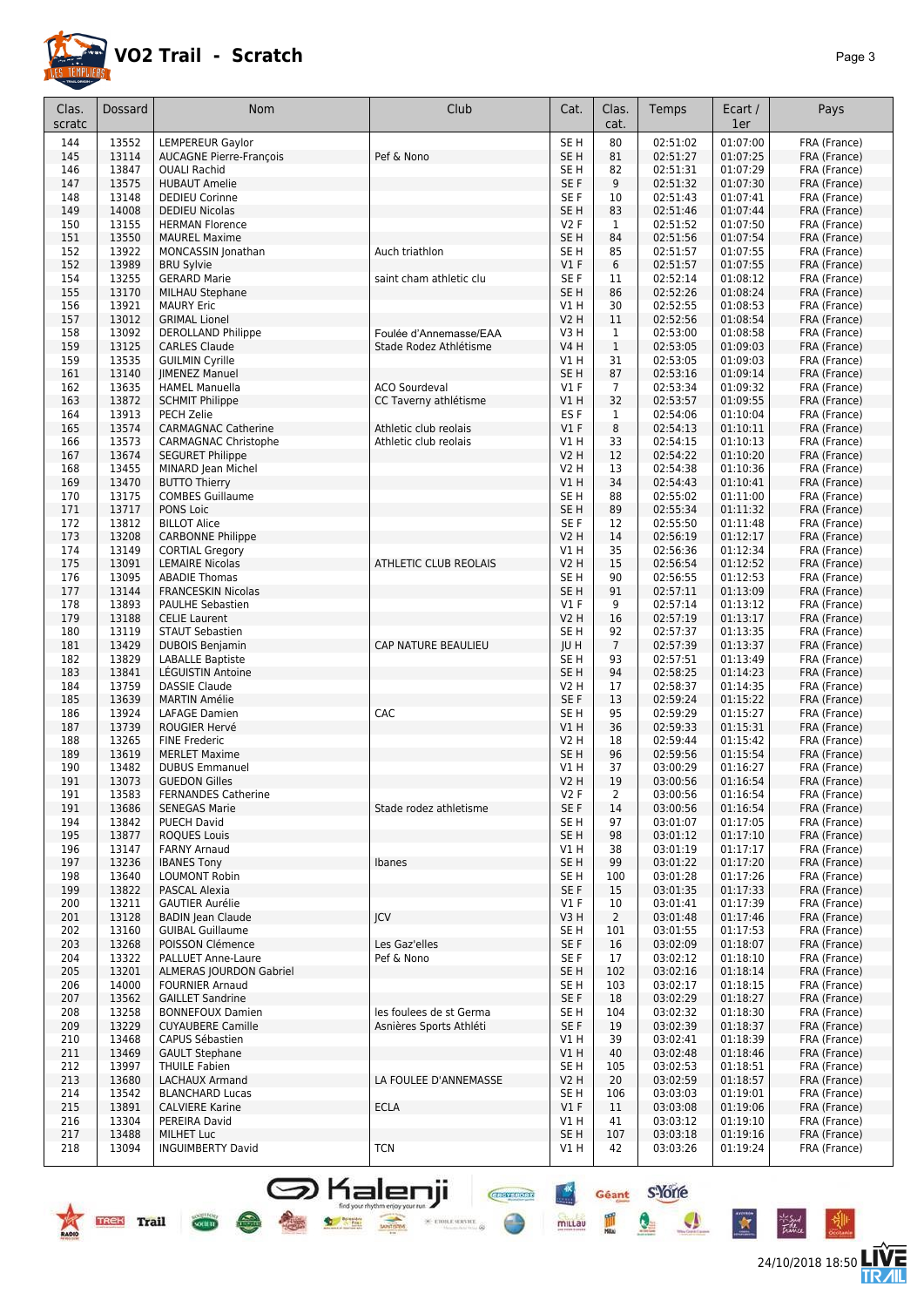

24/10/2018 18:50 **LIVE** 

Géant S-Yorre

 $\bullet$ 

 $\bullet$ 

 $\mathbf{\hat{z}}$ 

Pű.

皿

 $\frac{4}{\pi}$ 

mittau

**CHAPTER** 

 $\bigoplus$ 

| Clas.  | Dossard | <b>Nom</b>                 | Club                      | Cat.             | Clas.          | Temps    | Ecart /  | Pays         |
|--------|---------|----------------------------|---------------------------|------------------|----------------|----------|----------|--------------|
| scratc |         |                            |                           |                  | cat.           |          | 1er      |              |
| 219    | 13665   | <b>RANDON David</b>        | <b>Team Trail CAMARES</b> | SE <sub>H</sub>  | 108            | 03:03:34 | 01:19:32 | FRA (France) |
| 220    | 13871   | <b>BOUSQUEYNAUD Daniel</b> |                           | <b>V2 H</b>      | 21             | 03:03:35 | 01:19:33 | FRA (France) |
| 221    | 13163   | <b>ENRIQUE Didier</b>      |                           | V1 H             | 43             | 03:04:05 | 01:20:03 | FRA (France) |
| 222    | 13202   | <b>TAVERNIER Cyril</b>     | Traileurs de la Pointe    | V1H              | 44             | 03:04:16 | 01:20:14 | FRA (France) |
| 223    | 13161   | <b>BUYTAERT Simon</b>      | <b>COURAPIEDS</b>         | SE <sub>H</sub>  | 109            | 03:04:53 | 01:20:51 | FRA (France) |
| 224    | 13808   | <b>KLIMECK Bertrand</b>    | NTN-SNR                   | SE <sub>H</sub>  | 110            | 03:05:02 | 01:21:00 | FRA (France) |
| 225    | 13457   | <b>MINARD Benoit</b>       |                           | SE <sub>H</sub>  | 111            | 03:05:39 | 01:21:37 | FRA (France) |
| 226    | 13408   | DE LACENNE Viviane         | <b>SMAC</b>               | V2F              | 3              | 03:05:50 | 01:21:48 | FRA (France) |
| 227    | 13636   | <b>VELLETAZ Virgile</b>    |                           | SE <sub>H</sub>  | 112            | 03:05:51 | 01:21:49 | FRA (France) |
| 228    | 13734   | <b>CHOLET Céline</b>       |                           | SE F             | 20             | 03:05:58 | 01:21:56 | FRA (France) |
| 229    | 13715   | <b>BESSE Gaëtan</b>        | LES GIRONDINS DE BORDEA   | SE <sub>H</sub>  | 113            | 03:06:34 | 01:22:32 | FRA (France) |
| 230    | 13592   | <b>ALLARD Antoine</b>      |                           | SE H             | 114            | 03:06:38 | 01:22:36 | FRA (France) |
| 231    | 13154   | <b>WAGENER Laurent</b>     | Runars Armissan           | V1 H             | 45             | 03:06:39 | 01:22:37 | FRA (France) |
| 232    | 13749   | ALTAZIN Jean Michel        |                           | <b>V2 H</b>      | 22             | 03:07:04 | 01:23:02 | FRA (France) |
| 233    | 13848   | <b>GARES</b> Jeremy        |                           | SE <sub>H</sub>  | 115            | 03:07:08 | 01:23:06 | FRA (France) |
| 234    | 13790   | <b>NIEL Alison</b>         |                           | SE F             | 21             | 03:07:10 | 01:23:08 | FRA (France) |
| 235    | 13821   | <b>MERET Laurent</b>       |                           | SE <sub>H</sub>  | 116            | 03:07:31 | 01:23:29 | FRA (France) |
| 236    | 13168   | <b>CABANTOUS Cedric</b>    | S/L LA FOULEE D ANNEMAS   | SE <sub>H</sub>  | 117            | 03:07:34 | 01:23:32 | FRA (France) |
| 237    | 13789   | <b>AYON Bruno</b>          |                           | V1H              | 46             | 03:07:37 | 01:23:35 | FRA (France) |
| 238    | 13752   | <b>AMBAL Thierry</b>       | <b>ASEAT Toulouse</b>     | <b>V2 H</b>      | 23             | 03:07:39 | 01:23:37 | FRA (France) |
| 239    | 13214   | <b>ELFASSI Laurent</b>     |                           | SE <sub>H</sub>  | 118            | 03:07:40 | 01:23:38 | FRA (France) |
| 240    | 13920   |                            |                           | <b>V2 H</b>      | 24             | 03:07:41 | 01:23:39 | FRA (France) |
|        |         | LANG Jacques               | C.C. Taverny Athlétisme   |                  |                |          |          |              |
| 241    | 13902   | <b>LAURET Myriam</b>       |                           | SE F             | 22             | 03:07:45 | 01:23:43 | FRA (France) |
| 242    | 13768   | <b>DROUET Maxime</b>       |                           | SE <sub>H</sub>  | 119            | 03:07:46 | 01:23:44 | FRA (France) |
| 243    | 13014   | <b>SERET Pierre</b>        |                           | V3H              | 3              | 03:07:50 | 01:23:48 | FRA (France) |
| 244    | 13675   | <b>CADET Céline</b>        |                           | SE F             | 23             | 03:07:55 | 01:23:53 | FRA (France) |
| 245    | 13901   | <b>RODRIGUES Xavier</b>    |                           | SE <sub>H</sub>  | 120            | 03:07:56 | 01:23:54 | FRA (France) |
| 246    | 13900   | LAPORTE Gaël               |                           | SE <sub>H</sub>  | 121            | 03:07:59 | 01:23:57 | FRA (France) |
| 247    | 13727   | SIMOND Marilyn             | DECATHLON                 | SE F             | 24             | 03:08:04 | 01:24:02 | FRA (France) |
| 248    | 13557   | <b>LARROUY Nadia</b>       |                           | $VI$ F           | 12             | 03:08:05 | 01:24:03 | FRA (France) |
| 249    | 13826   | PATOUILLARD Stéphane       |                           | V1 H             | 47             | 03:08:11 | 01:24:09 | FRA (France) |
| 250    | 13059   | <b>MERLE Emmanuel</b>      | <b>TEAM COSTO</b>         | SE <sub>H</sub>  | 122            | 03:08:18 | 01:24:16 | FRA (France) |
| 251    | 13240   | <b>COULOT Pauline</b>      | <b>Team Costo</b>         | SE F             | 25             | 03:08:22 | 01:24:20 | FRA (France) |
| 252    | 13703   | <b>DESMETZ Matthieu</b>    |                           | SE <sub>H</sub>  | 123            | 03:09:06 | 01:25:04 | FRA (France) |
| 253    | 13678   | CHAMOREAU Peggy            | <b>ASCE Triathlon</b>     | $VI$ F           | 13             | 03:09:09 | 01:25:07 | FRA (France) |
| 254    | 13138   | <b>LHOMME Frederic</b>     | Vibra trail               | VIH              | 48             | 03:09:11 | 01:25:09 | FRA (France) |
| 255    | 13658   | <b>SALINAS Florian</b>     | falicoun trail plaisir    | SE <sub>H</sub>  | 124            | 03:09:15 | 01:25:13 | FRA (France) |
| 255    | 13705   | LANGROGNET Bruno           | courapieds                | <b>V2 H</b>      | 25             | 03:09:15 | 01:25:13 | FRA (France) |
| 257    | 13167   | <b>VIALA Amandine</b>      | ACLA ALBAN - USCA LESC    | SE F             | 26             | 03:09:16 | 01:25:14 | FRA (France) |
| 258    | 13910   | <b>GELY Marina</b>         |                           | SE F             | 27             | 03:10:01 | 01:25:59 | FRA (France) |
| 259    | 13696   | <b>FAVIER Guillaume</b>    | Les gazelles              | SE <sub>H</sub>  | 125            |          | 01:26:04 |              |
|        |         |                            |                           |                  |                | 03:10:06 |          | FRA (France) |
| 260    | 13435   | <b>BONHOMME Florian</b>    |                           | SE <sub>H</sub>  | 126            | 03:10:12 | 01:26:10 | FRA (France) |
| 261    | 13582   | <b>BORDIER Laetitia</b>    |                           | SE <sub>H</sub>  | 127            | 03:11:03 | 01:27:01 | FRA (France) |
| 262    | 13647   | <b>BRIAND Yoann</b>        |                           | SE <sub>H</sub>  | 128            | 03:11:14 | 01:27:12 | FRA (France) |
| 263    | 13145   | <b>CAUSSE Sebastien</b>    |                           | $VI$ H           | 49             | 03:11:20 | 01:27:18 | FRA (France) |
| 264    | 13220   | <b>CHATEIGNIER Gregory</b> |                           | VIH              | 50             | 03:11:30 | 01:27:28 | FRA (France) |
| 265    | 13141   | VIEJO Richard              | <b>ASBF</b>               | <b>V2 H</b>      | 26             | 03:11:37 | 01:27:35 | FRA (France) |
| 266    | 13837   | <b>GUERARD Lucas</b>       |                           | SE <sub>H</sub>  | 129            | 03:11:38 | 01:27:36 | FRA (France) |
| 267    | 13205   | <b>DELPY Sandrine</b>      |                           | SE F             | 28             | 03:11:42 | 01:27:40 | FRA (France) |
| 268    | 13898   | <b>TORRES Mathis</b>       |                           | ES H             | 6              | 03:12:01 | 01:27:59 | FRA (France) |
| 269    | 13897   | <b>MEES Benoit</b>         |                           | SE <sub>H</sub>  | 130            | 03:12:04 | 01:28:02 | FRA (France) |
| 270    | 13679   | <b>CORNET Georges</b>      |                           | ES H             | $\overline{7}$ | 03:12:09 | 01:28:07 | FRA (France) |
| 271    | 13344   | <b>BLANCO Aurelien</b>     |                           | SE <sub>H</sub>  | 131            | 03:12:29 | 01:28:27 | FRA (France) |
| 272    | 13691   | <b>AZEMAR Alexia</b>       | <b>SRA</b>                | SE F             | 29             | 03:12:47 | 01:28:45 | FRA (France) |
| 273    | 13828   | <b>HERRMANN Benoit</b>     |                           | SE H             | 132            | 03:13:04 | 01:29:02 | FRA (France) |
| 274    | 13892   | <b>MASSOL Catherine</b>    | <b>ACLA Alban</b>         | $VI$ F           | 14             | 03:13:16 | 01:29:14 | FRA (France) |
| 275    | 13227   | <b>GOBIN Julie</b>         |                           | SE F             | 30             | 03:13:18 | 01:29:16 | FRA (France) |
| 276    | 13183   | <b>CHAVANA Louis</b>       |                           | VIH              | 51             | 03:13:19 | 01:29:17 | FRA (France) |
| 277    | 13025   | <b>LACAUSTE David</b>      |                           | V1 H             | 52             | 03:13:21 | 01:29:19 | FRA (France) |
| 277    | 13164   | PITAVY Lydia               | Team Run Forez            | $VI$ F           | 15             | 03:13:21 | 01:29:19 | FRA (France) |
| 279    | 13786   | <b>TRANIER Mikael</b>      |                           | SE H             | 133            | 03:13:22 | 01:29:20 | FRA (France) |
| 280    | 13782   | <b>BOUTTIER Herve</b>      | CAM VALLEE DU CHER-CONT   | SE <sub>H</sub>  | 134            | 03:13:23 | 01:29:21 | FRA (France) |
| 281    | 13158   | PASSADE Romain             |                           | SE <sub>H</sub>  | 135            | 03:13:29 | 01:29:27 | FRA (France) |
| 282    | 13434   | <b>ARNAUD Stephane</b>     |                           | V1H              | 53             | 03:13:33 | 01:29:31 | FRA (France) |
|        | 13250   | CRÉPEAUX Romain            | S/L LA FOULÉE D'ANNEMAS   | SE <sub>H</sub>  | 136            | 03:13:47 | 01:29:45 |              |
| 283    |         |                            |                           |                  |                |          |          | FRA (France) |
| 283    | 14013   | PRADALIE Jerome            | <b>ACVR</b>               | V1H              | 54             | 03:13:47 | 01:29:45 | FRA (France) |
| 285    | 13056   | <b>BERAIL Alexandre</b>    | <b>ACVR</b>               | V1 H             | 55             | 03:13:48 | 01:29:46 | FRA (France) |
| 286    | 13889   | <b>HOUDBINE Nathalie</b>   |                           | $VI$ F           | 16             | 03:14:02 | 01:30:00 | FRA (France) |
| 287    | 13011   | <b>BOULET Eric</b>         | A.C.S.A                   | V2 H             | 27             | 03:14:09 | 01:30:07 | FRA (France) |
| 288    | 13772   | <b>MOTRON Antoine</b>      |                           | V1H              | 56             | 03:14:13 | 01:30:11 | FRA (France) |
| 289    | 13507   | <b>JAOUANET Cédric</b>     | S/L UACA SAINT BRIEUC     | SE H             | 137            | 03:14:19 | 01:30:17 | FRA (France) |
| 290    | 13699   | <b>DELAFOND Sandra</b>     |                           | $VI$ F           | 17             | 03:14:22 | 01:30:20 | FRA (France) |
| 291    | 13199   | <b>GAUGRY Bruno</b>        |                           | V <sub>2</sub> H | 28             | 03:14:32 | 01:30:30 | FRA (France) |
| 292    | 13864   | <b>EMONT Gaelle</b>        | MJC MARIGNY FLAVY         | $VI$ F           | 18             | 03:14:34 | 01:30:32 | FRA (France) |
| 293    | 13765   | CHUREAU Céline             |                           | SE F             | 31             | 03:14:40 | 01:30:38 | FRA (France) |
|        |         |                            |                           |                  |                |          |          |              |

S Kalenji



**Cocura**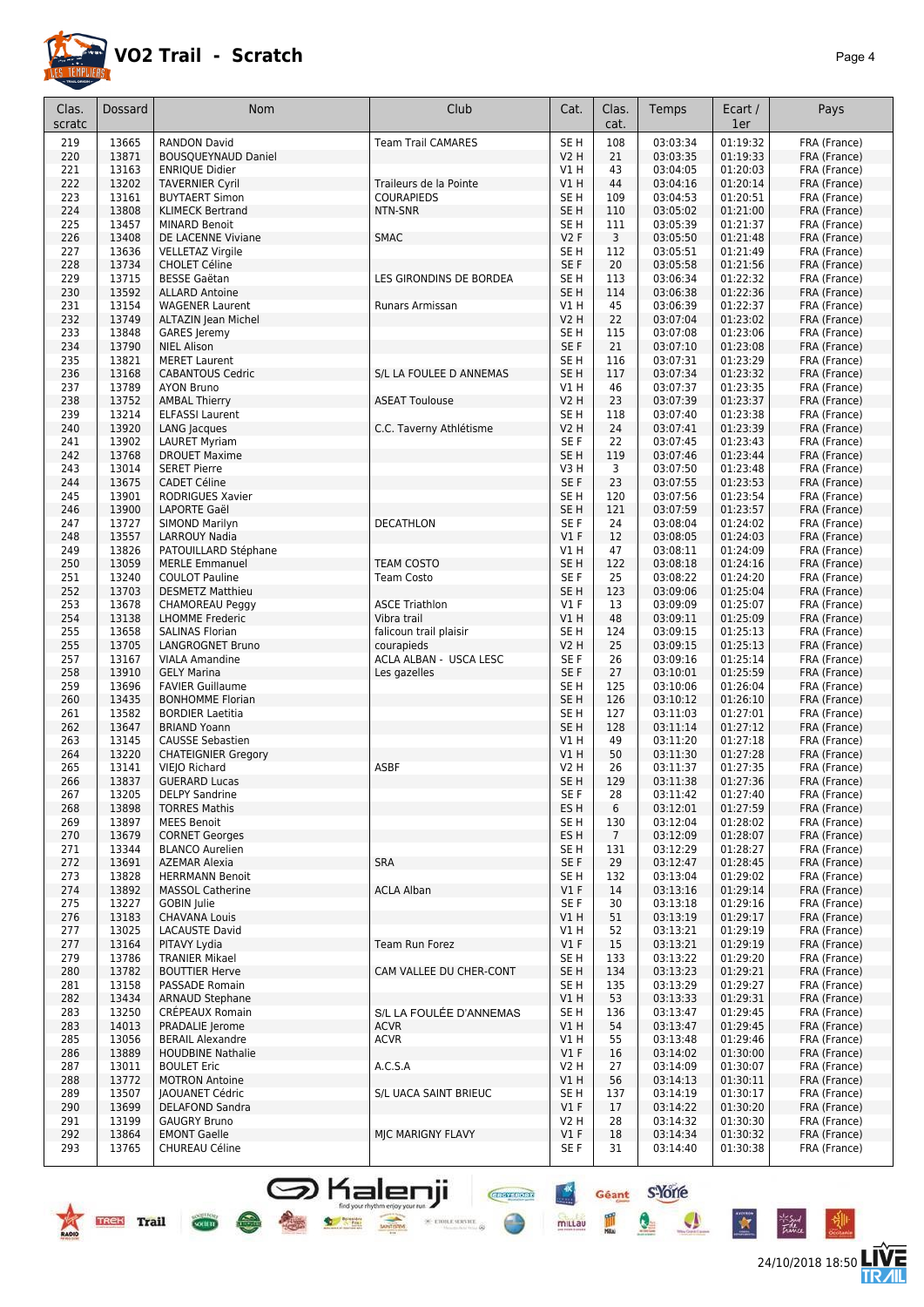

24/10/2018 18:50 **LIVE** 

Géant S'Yorre

 $\bullet$ 

 $\bullet$ 

K

°∕″

皿

mittau

**CHEFFICING** 

●

| Clas.      | <b>Dossard</b> | Nom                                                   | Club                           | Cat.                               | Clas.          | Temps                | Ecart /              | Pays                         |
|------------|----------------|-------------------------------------------------------|--------------------------------|------------------------------------|----------------|----------------------|----------------------|------------------------------|
| scratc     |                |                                                       |                                |                                    | cat.           |                      | 1er                  |                              |
| 294        | 13219          | <b>PUECH Cecile</b>                                   | <b>15EME PARALLELE</b>         | SE F                               | 32             | 03:14:57             | 01:30:55             | FRA (France)                 |
| 295        | 14023          | <b>DEVOUGE Eric</b>                                   |                                | SE <sub>H</sub>                    | 138            | 03:15:12             | 01:31:10             | FRA (France)                 |
| 296        | 13707          | <b>CAMBON Vincent</b>                                 |                                | SE H                               | 139            | 03:15:33             | 01:31:31             | FRA (France)                 |
| 297        | 13738          | <b>BRAYER Laurent</b>                                 |                                | SE <sub>H</sub>                    | 140            | 03:15:49             | 01:31:47             | FRA (France)                 |
| 298<br>298 | 13104<br>13736 | <b>TAROZZI Pascal</b><br><b>GUINET Alexandre</b>      | <b>BILLERE ATHLETIC TRIATH</b> | V1 H<br>SE <sub>H</sub>            | 57<br>141      | 03:15:52<br>03:15:52 | 01:31:50<br>01:31:50 | FRA (France)<br>FRA (France) |
| 300        | 13886          | <b>DUCAMP Renaud</b>                                  | RAND'ORIENT                    | SE H                               | 142            | 03:16:27             | 01:32:25             | FRA (France)                 |
| 301        | 13596          | <b>GERARD Philippe</b>                                | AS CARNOUX JOGGING             | <b>V2 H</b>                        | 29             | 03:16:50             | 01:32:48             | FRA (France)                 |
| 302        | 13099          | <b>MARILLIER Mickael</b>                              |                                | SE <sub>H</sub>                    | 143            | 03:16:51             | 01:32:49             | FRA (France)                 |
| 303        | 13743          | CARDETTI Jean Luc                                     | MONTAUBAN ATHLE                | <b>V2 H</b>                        | 30             | 03:16:57             | 01:32:55             | FRA (France)                 |
| 304        | 13609          | <b>BOUCHUT Gilou</b>                                  | cap grand air                  | <b>V2 H</b>                        | 31             | 03:17:38             | 01:33:36             | FRA (France)                 |
| 305        | 13695          | <b>BESSON Philippe</b>                                |                                | V2 H                               | 32             | 03:17:39             | 01:33:37             | FRA (France)                 |
| 306        | 13740          | <b>DUBOIS Emmanuelle</b>                              | <b>NBZ TRAIL</b>               | V2F                                | 4              | 03:17:41             | 01:33:39             | FRA (France)                 |
| 307<br>308 | 13641<br>13992 | <b>GIRAUD Thierry</b>                                 | Téo Gaulard                    | V1 H                               | 58             | 03:17:43             | 01:33:41             | FRA (France)                 |
| 309        | 13932          | <b>GAULARD Téo</b><br><b>CHATENET Agnes</b>           | AS LEGRAND FCL FEYTIAT         | ES H<br>$VI$ F                     | 8<br>19        | 03:17:51<br>03:17:57 | 01:33:49<br>01:33:55 | FRA (France)<br>FRA (France) |
| 310        | 13287          | TISSEYRE Jean-Marc                                    | Courir à Fabrègues             | V1 H                               | 59             | 03:17:59             | 01:33:57             | FRA (France)                 |
| 311        | 13616          | <b>BAZIN Nicolas</b>                                  |                                | SE <sub>H</sub>                    | 144            | 03:18:09             | 01:34:07             | FRA (France)                 |
| 312        | 13286          | <b>CUMINGE Christophe</b>                             | <b>JOGGIN TOURS</b>            | V1 H                               | 60             | 03:18:31             | 01:34:29             | FRA (France)                 |
| 313        | 13692          | <b>BORIE Nicolas</b>                                  | <b>AUCH</b>                    | V1H                                | 61             | 03:18:59             | 01:34:57             | FRA (France)                 |
| 314        | 13569          | <b>COURSON Cécile</b>                                 |                                | SE F                               | 33             | 03:19:05             | 01:35:03             | FRA (France)                 |
| 315        | 13257          | COITE Grégory                                         |                                | SE <sub>H</sub>                    | 145            | 03:19:23             | 01:35:21             | FRA (France)                 |
| 316        | 13021          | <b>BRAS Pauline</b>                                   |                                | SE F                               | 34             | 03:19:30             | 01:35:28             | FRA (France)                 |
| 317        | 13146<br>13787 | DAUTHEVILLE-GUIBAL Cyril                              | <b>FAC</b>                     | V2 H                               | 33<br>5        | 03:20:01             | 01:35:59             | FRA (France)                 |
| 318<br>319 | 13797          | <b>MICHEA Chantal</b><br><b>LANDES Monique</b>        | Figeac AC                      | V2F<br>V2F                         | 6              | 03:20:10<br>03:20:12 | 01:36:08<br>01:36:10 | FRA (France)<br>FRA (France) |
| 320        | 13767          | DELBOUIS Aurélien                                     |                                | SE H                               | 146            | 03:20:17             | 01:36:15             | FRA (France)                 |
| 321        | 13162          | <b>KABALIN Franck</b>                                 |                                | SE <sub>H</sub>                    | 147            | 03:20:22             | 01:36:20             | FRA (France)                 |
| 322        | 13132          | LEMIÈRE Élodie                                        | ESC XV                         | SE F                               | 35             | 03:20:25             | 01:36:23             | FRA (France)                 |
| 323        | 13802          | <b>LAPORTE Lionel</b>                                 |                                | SE <sub>H</sub>                    | 148            | 03:20:27             | 01:36:25             | FRA (France)                 |
| 324        | 13994          | <b>TROUSSIER David</b>                                |                                | V1 H                               | 62             | 03:20:54             | 01:36:52             | FRA (France)                 |
| 325        | 13798          | <b>JOLY Florence</b>                                  |                                | V2F                                | $\overline{7}$ | 03:21:43             | 01:37:41             | FRA (France)                 |
| 326        | 13218          | CÉANE Ludovic                                         |                                | SE H                               | 149            | 03:21:59             | 01:37:57             | FRA (France)                 |
| 327<br>328 | 13757<br>13348 | <b>FERRE Amandine</b><br>SALINERO Stéphane            |                                | SE F<br>V1 H                       | 36<br>63       | 03:22:03<br>03:22:15 | 01:38:01<br>01:38:13 | FRA (France)<br>FRA (France) |
| 329        | 13561          | VOISIN Julie                                          |                                | SE F                               | 37             | 03:22:19             | 01:38:17             | FRA (France)                 |
| 330        | 13300          | <b>SALVAN Mathilde</b>                                |                                | SE F                               | 38             | 03:22:24             | 01:38:22             | FRA (France)                 |
| 331        | 13109          | <b>BOYER Francois</b>                                 | <b>BIBOU'S TEAM</b>            | V2 H                               | 34             | 03:22:36             | 01:38:34             | FRA (France)                 |
| 332        | 13565          | ROUSSEAU Juliette                                     | Saint-Amand-Montrond Bo        | JU F                               | 2              | 03:22:39             | 01:38:37             | FRA (France)                 |
| 333        | 13849          | <b>FOUGEANET Fabien</b>                               |                                | SE <sub>H</sub>                    | 150            | 03:22:43             | 01:38:41             | FRA (France)                 |
| 334        | 13111          | <b>BLANCHARD Virginie</b>                             | CCR92                          | SE F                               | 39             | 03:22:45             | 01:38:43             | FRA (France)                 |
| 335<br>336 | 14014<br>13783 | <b>LABIT Anabelle</b>                                 | les gazelles a vos trou        | SE F<br>SE <sub>H</sub>            | 40             | 03:22:50<br>03:22:52 | 01:38:48<br>01:38:50 | FRA (France)                 |
| 337        | 13899          | DONOVAN Connal<br><b>BOYER Joffrey</b>                |                                | SE <sub>H</sub>                    | 151<br>152     | 03:23:06             | 01:39:04             | FRA (France)<br>FRA (France) |
| 338        | 13473          | <b>LECLERCQ Vincent</b>                               | ARTOIS ATHLETISME              | SE H                               | 153            | 03:23:07             | 01:39:05             | FRA (France)                 |
| 339        | 13807          | <b>LASSERRE Mireille</b>                              |                                | V2F                                | 8              | 03:23:10             | 01:39:08             | FRA (France)                 |
| 340        | 13806          | LASSERRE Jean-Jacques                                 |                                | V2 H                               | 35             | 03:23:12             | 01:39:10             | FRA (France)                 |
| 341        | 13456          | <b>LUQUET Stephanie</b>                               |                                | $VI$ F                             | 20             | 03:23:20             | 01:39:18             | FRA (France)                 |
| 341        | 13937          | SAINT GERMAIN Joel                                    |                                | VIH                                | 64             | 03:23:20             | 01:39:18             | FRA (France)                 |
| 343        | 13814          | <b>AUBERT Camille Chloe</b>                           |                                | SE F                               | 41             | 03:23:26             | 01:39:24             | FRA (France)                 |
| 343<br>345 | 13815<br>13484 | DASSÉ Victor<br><b>SAGE Vincent</b>                   |                                | SE <sub>H</sub><br>SE <sub>H</sub> | 154<br>155     | 03:23:26<br>03:23:36 | 01:39:24<br>01:39:34 | FRA (France)<br>FRA (France) |
| 346        | 13519          | <b>ESCANDE Daniel</b>                                 |                                | SE H                               | 156            | 03:23:39             | 01:39:37             | FRA (France)                 |
| 347        | 13192          | <b>MARILLIER Cédric</b>                               |                                | SE <sub>H</sub>                    | 157            | 03:23:41             | 01:39:39             | FRA (France)                 |
| 347        | 13221          | <b>FAVRE Sylvie</b>                                   | logging club de veranne        | V2F                                | 9              | 03:23:41             | 01:39:39             | FRA (France)                 |
| 349        | 13252          | <b>EPRINCHARD François</b>                            |                                | SE <sub>H</sub>                    | 158            | 03:23:42             | 01:39:40             | FRA (France)                 |
| 350        | 13927          | <b>COURT Bertrand</b>                                 |                                | V1 H                               | 65             | 03:23:45             | 01:39:43             | FRA (France)                 |
| 351        | 13197          | LAGALLE Anaïs                                         |                                | SE F                               | 42             | 03:23:47             | 01:39:45             | FRA (France)                 |
| 351        | 13524          | <b>BODEN Vincent</b>                                  |                                | SE H                               | 159            | 03:23:47             | 01:39:45             | FRA (France)                 |
| 353<br>354 | 13914<br>13120 | <b>ANSILLON Marill</b><br><b>FARGES Thierry</b>       | ASN15                          | $VI$ F<br>V1 H                     | 21<br>66       | 03:23:52<br>03:23:53 | 01:39:50<br>01:39:51 | FRA (France)<br>FRA (France) |
| 355        | 13529          | <b>ALEXANDRE Herve</b>                                |                                | V1 H                               | 67             | 03:24:18             | 01:40:16             | FRA (France)                 |
| 356        | 13245          | COMBES-FERRAND Mylène                                 |                                | SE F                               | 43             | 03:25:03             | 01:41:01             | FRA (France)                 |
| 357        | 13361          | <b>IGUAL Morgan</b>                                   |                                | SE <sub>H</sub>                    | 160            | 03:25:09             | 01:41:07             | FRA (France)                 |
| 358        | 13246          | ARTIÈRES Sophie                                       |                                | $VI$ F                             | 22             | 03:25:53             | 01:41:51             | FRA (France)                 |
| 359        | 13572          | <b>ORTIZ Anne</b>                                     | FonVive Team                   | $VI$ F                             | 23             | 03:25:54             | 01:41:52             | FRA (France)                 |
| 360        | 14009          | <b>DOUZIECH Gregory</b>                               |                                | SE H                               | 161            | 03:26:05             | 01:42:03             | FRA (France)                 |
| 361        | 13799          | POULIQUEN Valérie                                     |                                | V1F                                | 24             | 03:26:28             | 01:42:26             | FRA (France)                 |
| 362<br>363 | 13419<br>14030 | <b>KERBOURCH Sandrine</b><br><b>BONHOMME Stéphane</b> | ASBA                           | V1F<br>SE H                        | 25<br>162      | 03:26:34<br>03:26:37 | 01:42:32<br>01:42:35 | FRA (France)<br>FRA (France) |
| 364        | 13522          | <b>BALLANDRAS Céline</b>                              |                                | SE F                               | 44             | 03:26:38             | 01:42:36             | FRA (France)                 |
| 365        | 13770          | DEBARD Olivier                                        |                                | V1H                                | 68             | 03:26:43             | 01:42:41             | FRA (France)                 |
| 366        | 13127          | <b>SAMUEL Renaud</b>                                  |                                | SE H                               | 163            | 03:26:50             | 01:42:48             | FRA (France)                 |
| 367        | 13283          | ICARD Guilhem                                         |                                | SE H                               | 164            | 03:26:52             | 01:42:50             | FRA (France)                 |
| 367        | 14007          | <b>ASSIER Fabien</b>                                  | <b>ASSIER</b>                  | SE H                               | 164            | 03:26:52             | 01:42:50             | FRA (France)                 |
|            |                |                                                       |                                |                                    |                |                      |                      |                              |

S Kalenji

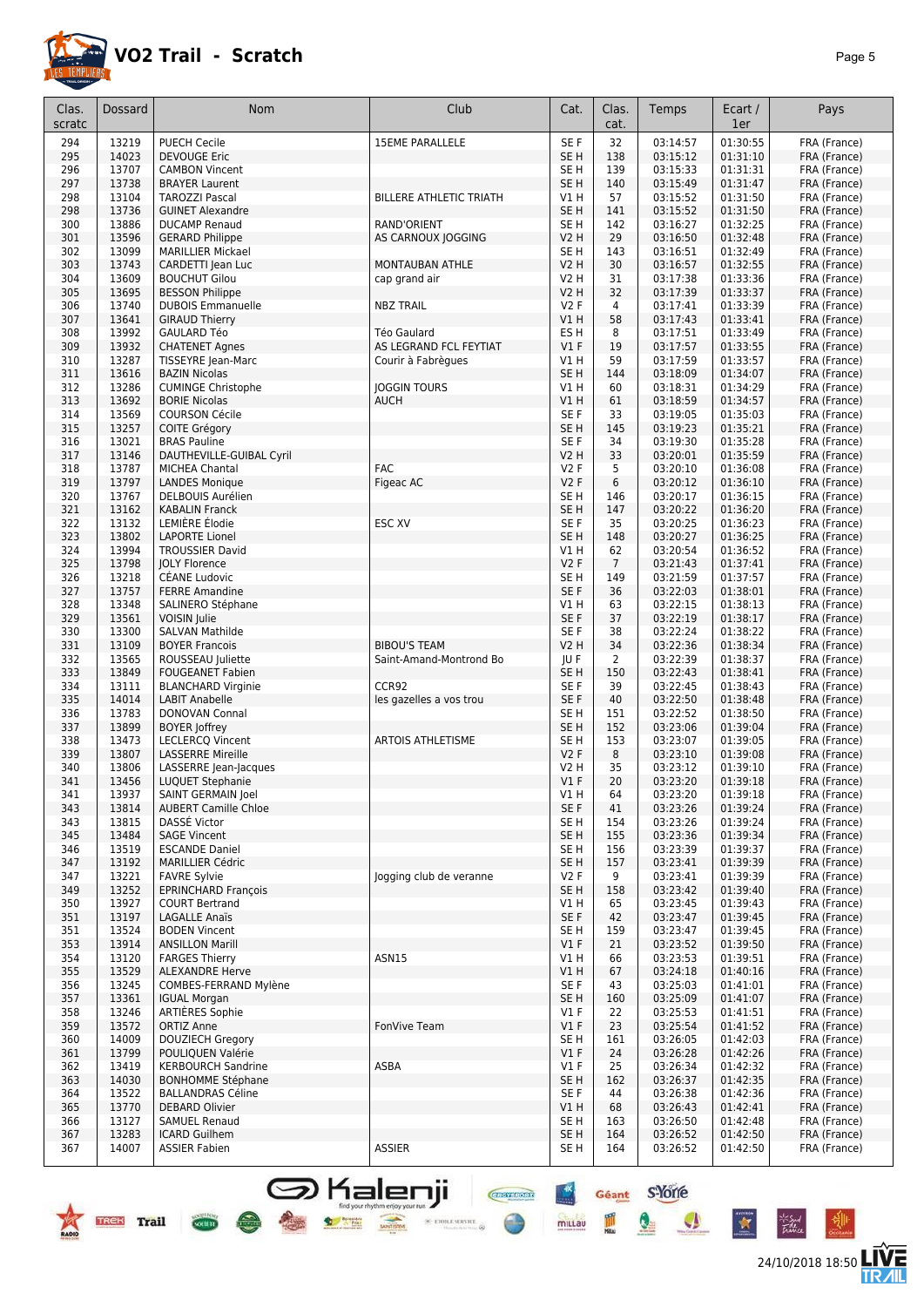

24/10/2018 18:50 **LIVE** 

| Clas.<br>scratc | Dossard        | Nom                                                    | Club                                            | Cat.                    | Clas.<br>cat.  | Temps                | Ecart /<br>1er       | Pays                         |
|-----------------|----------------|--------------------------------------------------------|-------------------------------------------------|-------------------------|----------------|----------------------|----------------------|------------------------------|
| 369             | 13310          | <b>DANTEC Philippe</b>                                 | Herbauges athlé 44                              | <b>V2 H</b>             | 36             | 03:26:56             | 01:42:54             | FRA (France)                 |
| 370             | 13555          | <b>MAZAUDIER Franck</b>                                |                                                 | VIH                     | 69             | 03:27:01             | 01:42:59             |                              |
| 371             | 13079          | <b>WIBLE Martin</b>                                    | <b>Triathlon UDSPVO</b>                         | SE H                    | 166            | 03:27:29             | 01:43:27             | FRA (France)                 |
| 372             | 13190          | <b>WIBLE Simon</b>                                     |                                                 | V1 H                    | 70             | 03:27:31             | 01:43:29             | FRA (France)                 |
| 373<br>373      | 13439<br>13440 | PIGNOL Justine                                         | St Cyp Runner<br><b>ST CYP'RUNNERS</b>          | SE F<br>SE F            | 45<br>45       | 03:27:35             | 01:43:33<br>01:43:33 | FRA (France)                 |
| 375             | 13607          | <b>SUIRE Nathalie</b><br><b>CROS Krystele</b>          | stade rodez athletisme                          | SE <sub>F</sub>         | 47             | 03:27:35<br>03:27:40 | 01:43:38             | FRA (France)<br>FRA (France) |
| 376             | 13223          | <b>MASSON Mathilde</b>                                 |                                                 | $VI$ F                  | 26             | 03:27:43             | 01:43:41             | FRA (France)                 |
| 377             | 13345          | VANPOUCKE Julien                                       |                                                 | V1 H                    | 71             | 03:27:48             | 01:43:46             | FRA (France)                 |
| 378             | 13088          | SAVOIE DE LAIUDIE Thierry                              | Cournon AC                                      | <b>V2 H</b>             | 37             | 03:27:53             | 01:43:51             | FRA (France)                 |
| 379             | 13503          | <b>DREUX Chloé</b>                                     |                                                 | SE <sub>F</sub>         | 48             | 03:28:10             | 01:44:08             | FRA (France)                 |
| 380             | 13719          | PONS Alain                                             | CABBE                                           | V3H                     | $\overline{4}$ | 03:28:17             | 01:44:15             | FRA (France)                 |
| 381<br>382      | 13637<br>13785 | <b>BURGUION Emmanuel</b><br><b>RIGAL MONTET Carole</b> |                                                 | SE <sub>H</sub><br>V1 H | 167<br>72      | 03:28:20<br>03:28:28 | 01:44:18<br>01:44:26 | FRA (France)<br>FRA (France) |
| 382             | 13835          | COT Hugo                                               |                                                 | SE H                    | 168            | 03:28:28             | 01:44:26             | FRA (France)                 |
| 384             | 13988          | <b>BLONDEL Amelie</b>                                  | Figeac Athlétisme Club                          | SE F                    | 49             | 03:28:29             | 01:44:27             | FRA (France)                 |
| 385             | 13315          | <b>BRUYAS Thibaud</b>                                  |                                                 | SE H                    | 169            | 03:28:34             | 01:44:32             | FRA (France)                 |
| 386             | 13370          | <b>ROUVIERE Fabien</b>                                 | TARAHUMARA TEAM                                 | SE <sub>H</sub>         | 170            | 03:28:39             | 01:44:37             | FRA (France)                 |
| 386             | 13598          | <b>ALVAREZ Stephanie</b>                               |                                                 | SE F                    | 50             | 03:28:39             | 01:44:37             | FRA (France)                 |
| 388             | 13027          | <b>VIGROUX Mathieu</b>                                 |                                                 | SE <sub>H</sub>         | 171            | 03:28:40             | 01:44:38             | FRA (France)                 |
| 388<br>390      | 13152<br>13568 | <b>APOLIT Fabien</b><br>PASSELANDE Romain              | <b>Team Les Chameaux</b>                        | SE H<br>SE <sub>H</sub> | 171<br>173     | 03:28:40<br>03:28:49 | 01:44:38<br>01:44:47 | FRA (France)                 |
| 391             | 13237          | FREJAVILLE Jean Jacques                                | FREE RUNNERS LE CLUB                            | V2 H                    | 38             | 03:28:53             | 01:44:51             | FRA (France)<br>FRA (France) |
| 392             | 13305          | <b>MILLET Christiane</b>                               | Millet                                          | <b>V2F</b>              | 10             | 03:29:04             | 01:45:02             | FRA (France)                 |
| 393             | 13884          | PIZOT Cécile                                           |                                                 | SE <sub>F</sub>         | 51             | 03:29:14             | 01:45:12             | FRA (France)                 |
| 394             | 13744          | <b>FABRESSE Audrey</b>                                 |                                                 | $VI$ F                  | 27             | 03:29:16             | 01:45:14             | FRA (France)                 |
| 395             | 13203          | <b>MESSELET Anaïs</b>                                  | Ambérieu Marathon                               | SE F                    | 52             | 03:29:18             | 01:45:16             | FRA (France)                 |
| 396             | 13532          | <b>MESSELET Samuel</b>                                 |                                                 | SE <sub>H</sub>         | 174            | 03:29:19             | 01:45:17             | FRA (France)                 |
| 396             | 13879          | RAJCA Clothilde                                        |                                                 | SE F                    | 53             | 03:29:19             | 01:45:17             | FRA (France)                 |
| 398             | 13178          | <b>GARAMPON David</b>                                  |                                                 | SE <sub>H</sub>         | 175            | 03:29:31             | 01:45:29             | FRA (France)                 |
| 399             | 13466          | <b>GODARD Cedric</b>                                   |                                                 | V1H                     | 73             | 03:29:40             | 01:45:38             | FRA (France)                 |
| 400<br>401      | 13467<br>13251 | <b>CAMPTON Virginie</b><br><b>MAUREL</b> Jacques       |                                                 | SE F<br>V3 H            | 54<br>5        | 03:29:41<br>03:30:13 | 01:45:39<br>01:46:11 | FRA (France)<br>FRA (France) |
| 402             | 13494          | <b>DESCHAMPS Raphaele</b>                              |                                                 | SE F                    | 55             | 03:30:28             | 01:46:26             | FRA (France)                 |
| 403             | 13249          | <b>BACCO Sabine</b>                                    | UNION ATHLETIQUE NOHICO                         | $VI$ F                  | 28             | 03:30:32             | 01:46:30             | FRA (France)                 |
| 404             | 14019          | <b>BRIAND Katia</b>                                    |                                                 | V1F                     | 29             | 03:31:13             | 01:47:11             | FRA (France)                 |
| 405             | 13570          | <b>DEMEURE Marie-Laure</b>                             |                                                 | SE <sub>F</sub>         | 56             | 03:31:15             | 01:47:13             | FRA (France)                 |
| 406             | 13687          | <b>CARRIE Emilie</b>                                   | sra                                             | SE F                    | 57             | 03:31:28             | 01:47:26             | FRA (France)                 |
| 407             | 13106          | FREDEFON - PIGNOL Séverine                             | Les Traileurs Du Marens                         | $VI$ F                  | 30             | 03:31:34             | 01:47:32             | FRA (France)                 |
| 408             | 13685          | <b>FRAYSSINES Sara</b>                                 | Stade Rodez Athlétisme                          | SE <sub>F</sub>         | 58             | 03:32:03             | 01:48:01             | FRA (France)                 |
| 409<br>410      | 13244<br>13460 | <b>FRAYSSINES</b> Jessica                              | STADE RODEZ ATHLETISME<br><b>UACA ST BRIEUC</b> | SE F                    | 59<br>11       | 03:32:05             | 01:48:03             | FRA (France)                 |
| 411             | 13274          | <b>THORAVAL Armelle</b><br><b>ANINAT Adrien</b>        |                                                 | <b>V2F</b><br>SE H      | 176            | 03:32:09<br>03:32:16 | 01:48:07<br>01:48:14 | FRA (France)<br>FRA (France) |
| 412             | 13180          | <b>MATHON Boris</b>                                    | Les cons font du trail                          | VIH                     | 74             | 03:32:36             | 01:48:34             | FRA (France)                 |
| 413             | 13302          | LE ROY Marie                                           |                                                 | SE <sub>F</sub>         | 60             | 03:32:45             | 01:48:43             | FRA (France)                 |
| 414             | 13336          | VANPOUCKE Julie                                        |                                                 | ES <sub>F</sub>         | 2              | 03:32:51             | 01:48:49             | FRA (France)                 |
| 415             | 13462          | LANNESHOA Maï                                          | <b>US IVRY</b>                                  | SE <sub>F</sub>         | 61             | 03:32:55             | 01:48:53             | FRA (France)                 |
| 416             | 13509          | <b>CHABRUT François</b>                                |                                                 | V2 H                    | 39             | 03:33:05             | 01:49:03             | FRA (France)                 |
| 417             | 13502          | PELE Laurent                                           |                                                 | V <sub>2</sub> H        | 40             | 03:33:11             | 01:49:09             | FRA (France)                 |
| 418             | 13297          | <b>CASTANHEIRA Ludivine</b>                            |                                                 | SE F<br>$VI$ F          | 62             | 03:33:23<br>03:33:25 | 01:49:21<br>01:49:23 | FRA (France)                 |
| 419<br>420      | 13308<br>13281 | <b>ZAFFARONI Elise</b><br><b>BRUSSET Christelle</b>    | jogging laverune                                | $VI$ F                  | 31<br>32       | 03:33:32             | 01:49:30             | FRA (France)<br>FRA (France) |
| 421             | 13284          | <b>LEBRUN Cecile</b>                                   | jogging laverune                                | $VI$ F                  | 33             | 03:33:34             | 01:49:32             | FRA (France)                 |
| 422             | 13586          | <b>PAPAIL Fabienne</b>                                 |                                                 | $VI$ F                  | 34             | 03:33:43             | 01:49:41             | FRA (France)                 |
| 423             | 13275          | <b>BERTHET Jean-Christophe</b>                         |                                                 | V1 H                    | 75             | 03:33:51             | 01:49:49             | FRA (France)                 |
| 424             | 13280          | <b>BERTHET Stephanie</b>                               | <b>TEAM BF</b>                                  | SE F                    | 63             | 03:33:55             | 01:49:53             | FRA (France)                 |
| 425             | 13493          | <b>BOUBILA Anne-Laure</b>                              | CE SAFRAN NACELLES TOUL                         | SE F                    | 64             | 03:34:05             | 01:50:03             | FRA (France)                 |
| 426             | 13653          | <b>ADAM Fanny</b>                                      |                                                 | SE F                    | 65             | 03:34:20             | 01:50:18             | FRA (France)                 |
| 427             | 13673          | <b>HUBERT</b> Julien                                   |                                                 | SE H                    | 177            | 03:34:22             | 01:50:20             | FRA (France)                 |
| 428<br>429      | 13034<br>13320 | <b>FOUR Eric</b><br><b>ANTIGNAC Delphine</b>           | Rtm                                             | V1H<br>$VI$ F           | 76<br>35       | 03:34:44<br>03:34:53 | 01:50:42<br>01:50:51 | FRA (France)<br>FRA (France) |
| 430             | 13856          | <b>JUANEDA Ludovic</b>                                 |                                                 | V1H                     | 77             | 03:34:56             | 01:50:54             | FRA (France)                 |
| 431             | 13116          | <b>LUCAS Thierry</b>                                   |                                                 | V1 H                    | 78             | 03:35:06             | 01:51:04             | FRA (France)                 |
| 432             | 13217          | <b>AUTIERE David</b>                                   | <b>OCWS</b>                                     | SE H                    | 178            | 03:35:16             | 01:51:14             | FRA (France)                 |
| 433             | 13278          | <b>CARPENTIER Jean-Marie</b>                           | CARPENTIER                                      | V3 H                    | 6              | 03:35:17             | 01:51:15             | FRA (France)                 |
| 434             | 13447          | <b>BAPT Stéphanie</b>                                  |                                                 | SE F                    | 66             | 03:35:19             | 01:51:17             | FRA (France)                 |
| 435             | 13629          | LAVABRE Rudy                                           |                                                 | SE H                    | 179            | 03:35:26             | 01:51:24             | FRA (France)                 |
| 436             | 13666          | <b>MERCIER Françoise</b>                               | EAA FOULEE ANNEMASSE                            | V1F                     | 36             | 03:35:45             | 01:51:43             | FRA (France)                 |
| 437<br>438      | 13536<br>13511 | <b>FRESNEAU Aurore</b><br>FELZINGER Hanifa             |                                                 | $VI$ F<br>$VI$ F        | 37<br>38       | 03:35:57<br>03:36:02 | 01:51:55<br>01:52:00 | FRA (France)<br>FRA (France) |
| 439             | 13019          | <b>BODDAERT Lucie</b>                                  |                                                 | SE F                    | 67             | 03:36:06             | 01:52:04             | FRA (France)                 |
| 440             | 13226          | <b>MULLER Christophe</b>                               |                                                 | V1 H                    | 79             | 03:36:24             | 01:52:22             | FRA (France)                 |
| 441             | 13579          | LAPEYRE Arnaud                                         |                                                 | V1 H                    | 80             | 03:36:26             | 01:52:24             | FRA (France)                 |
| 442             | 13262          | <b>KIEFFER Antoine</b>                                 | ASNIERES SPORTS ATHLETI                         | SE <sub>H</sub>         | 180            | 03:36:42             | 01:52:40             | FRA (France)                 |
| 443             | 13735          | <b>MAXANT Anaïs</b>                                    |                                                 | SE F                    | 68             | 03:37:00             | 01:52:58             | FRA (France)                 |

**S** Kalenji

 $\times$  etoile service

**But your mythm enjoy your** 

 $\overline{\text{Coh}}$ 

Géant S'Yorre

 $\bullet$ 

 $\bullet$ 

 $\ddot{\ast}$ 

⊬‴

皿

mittau

●

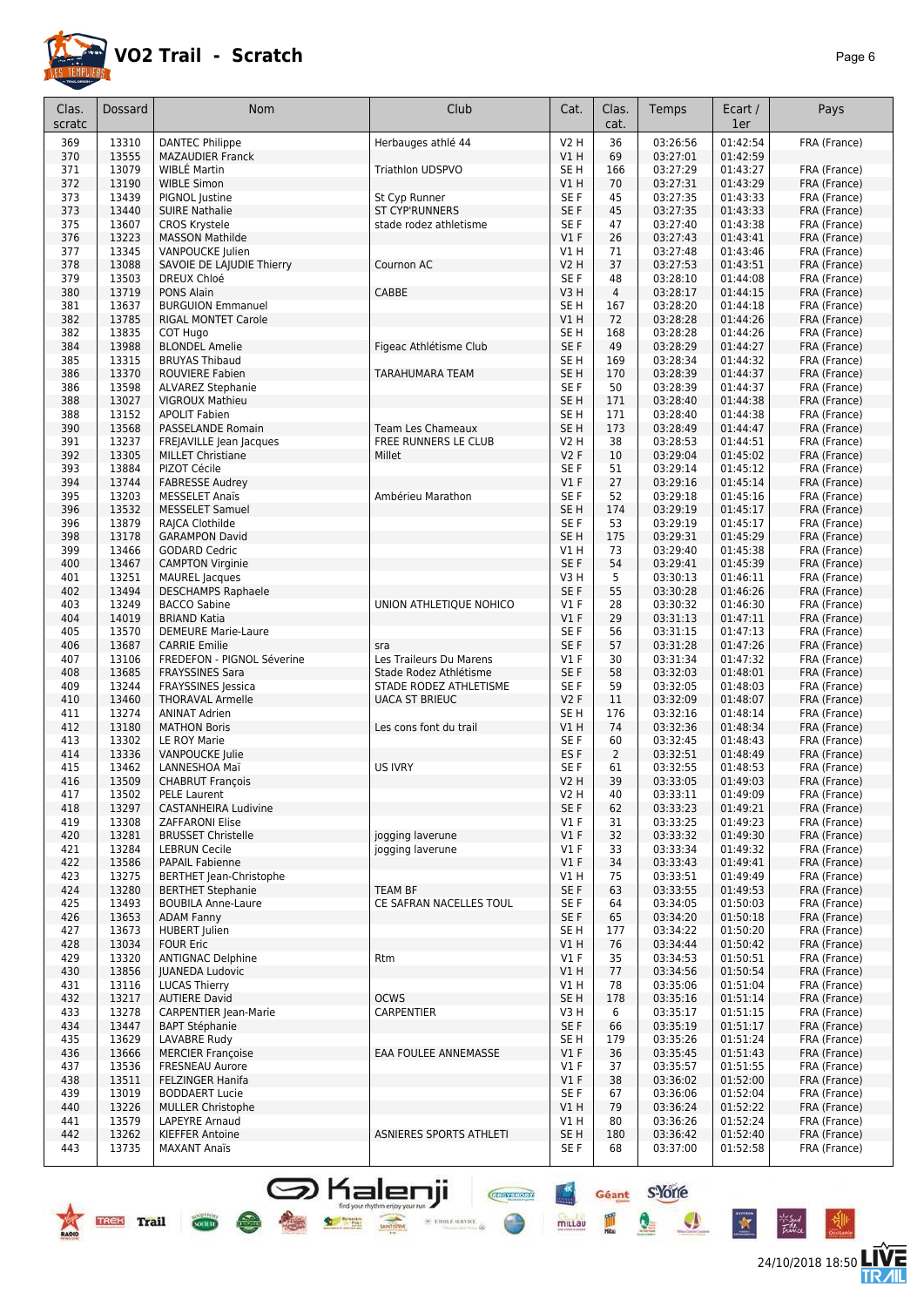

| Clas.<br>scratc | <b>Dossard</b> | <b>Nom</b>                                           | Club                           | Cat.                    | Clas.<br>cat.         | Temps                | Ecart /<br>1er       | Pays                         |
|-----------------|----------------|------------------------------------------------------|--------------------------------|-------------------------|-----------------------|----------------------|----------------------|------------------------------|
|                 |                |                                                      |                                |                         |                       |                      |                      |                              |
| 444             | 13424          | <b>SENA Elodie</b>                                   | <b>SATUC</b>                   | SE F                    | 69                    | 03:37:27             | 01:53:25<br>01:53:46 | FRA (France)                 |
| 445             | 13198          | DELPUECH Lilian                                      | <b>GRUISSAN SPORTS EVENEME</b> | V2 H                    | 41                    | 03:37:48             |                      | FRA (France)                 |
| 446             | 13578          | <b>BREUIL-BOSDURE Virginie</b>                       | <b>NBZ TRAIL</b>               | $VI$ F                  | 39                    | 03:38:04             | 01:54:02             | FRA (France)                 |
| 447<br>448      | 13481<br>13471 | <b>LEROUX Gabrielle</b><br><b>ROLLANDET Patricia</b> | <b>ST CYP RUNNERS</b>          | SE F<br>$VI$ F          | 70<br>40              | 03:38:36<br>03:38:48 | 01:54:34<br>01:54:46 | FRA (France)                 |
| 449             | 13432          | <b>TRONCHON Laure</b>                                | st cyp runners                 | SE F                    | 71                    | 03:38:49             | 01:54:47             | FRA (France)<br>FRA (France) |
| 450             | 13323          | <b>CARON Benoit</b>                                  |                                | SE <sub>H</sub>         | 181                   | 03:39:00             | 01:54:58             | FRA (France)                 |
| 451             | 13193          | <b>MARILLIER Yoann</b>                               |                                | SE <sub>H</sub>         | 182                   | 03:39:21             | 01:55:19             | FRA (France)                 |
| 452             | 13151          | <b>GUERIN Philippe</b>                               |                                | V1H                     | 81                    | 03:39:52             | 01:55:50             | FRA (France)                 |
| 453             | 13811          | <b>SABATIER Yves</b>                                 | <b>FALICON TRAIL PLAISIR</b>   | V3H                     | $\overline{7}$        | 03:39:54             | 01:55:52             | FRA (France)                 |
| 454             | 13722          | RAINERO Romain                                       |                                | SE <sub>H</sub>         | 183                   | 03:40:03             | 01:56:01             | FRA (France)                 |
| 454             | 13830          | DE CASTRO Daniela                                    |                                | SE F                    | 72                    | 03:40:03             | 01:56:01             | FRA (France)                 |
| 456             | 13748          | <b>FERNANDEZ Laetitia</b>                            |                                | $VI$ F                  | 41                    | 03:40:04             | 01:56:02             | FRA (France)                 |
| 457             | 13917          | PONS Fabien                                          | Off-Road X-perience            | VIH                     | 82                    | 03:40:07             | 01:56:05             | FRA (France)                 |
| 458             | 13853          | <b>DELFOSSE Eloise</b>                               |                                | JU F                    | 3                     | 03:40:16             | 01:56:14             | FRA (France)                 |
| 459             | 14012          | SALLES Jean Baptiste                                 | les sportifs du soir           | VIH                     | 83                    | 03:40:19             | 01:56:17             | FRA (France)                 |
| 460             | 13276          | <b>AUFFRET Florian</b>                               |                                | SE <sub>H</sub>         | 184                   | 03:40:23             | 01:56:21             | FRA (France)                 |
| 460             | 13645          | <b>GUILLEMAIN Alexia</b>                             |                                | SE F                    | 73                    | 03:40:23             | 01:56:21             | FRA (France)                 |
| 462             | 13588          | <b>ROBERT Michael</b>                                | <b>CE Dassault Istres</b>      | SE <sub>H</sub>         | 185                   | 03:40:24             | 01:56:22             | FRA (France)                 |
| 463             | 13700          | ROULAND Emilie                                       | Foulées concarnoises           | SE <sub>F</sub>         | 74                    | 03:40:25             | 01:56:23             | FRA (France)                 |
| 464             | 13508          | CARIOU Lise-Marie                                    | raid attitude bzh29            | $VI$ F                  | 42                    | 03:40:29             | 01:56:27             | FRA (France)                 |
| 465             | 13497          | <b>FORGET Aurelie</b>                                | <b>PB ATHLE</b>                | V1F                     | 43                    | 03:41:04             | 01:57:02             | FRA (France)                 |
| 466             | 13453          | <b>MEGARUS LACAM Vanessa</b>                         | PANALOISIRS ATHLE              | SE <sub>F</sub>         | 75                    | 03:41:13             | 01:57:11             | FRA (France)                 |
| 467             | 13270          | SAINT DENIS Jerome                                   |                                | V2 H                    | 42                    | 03:42:01             | 01:57:59             | FRA (France)                 |
| 468             | 13935          | LIBOUTET Jean Marc                                   | AS LEGRAND FCL FEYTIAT         | V2 H                    | 43                    | 03:42:12             | 01:58:10             | FRA (France)                 |
| 469             | 13496          | <b>CESCOSSE Amélie</b>                               |                                | SE <sub>F</sub>         | 76                    | 03:42:15             | 01:58:13             | FRA (France)                 |
| 470             | 13238          | MATHIEZ Florence                                     | Runar's d'Armissan             | SE F                    | 77                    | 03:43:05             | 01:59:03             | FRA (France)                 |
| 471             | 13327          | <b>VALET Matthieu</b>                                |                                | V1 H                    | 84                    | 03:43:06             | 01:59:04             | FRA (France)                 |
| 472             | 13234          | LE VAN Jean-Marc                                     |                                | <b>V2 H</b>             | 44                    | 03:43:11             | 01:59:09             | FRA (France)                 |
| 473             | 13241          | <b>CABRESPINE Aurélie</b>                            | Volvic Natura Trail            | V1F                     | 44                    | 03:43:26             | 01:59:24             | FRA (France)                 |
| 474             | 13325          | <b>DELSOL Claudine</b>                               | <b>GRUISSAN SPORT EVENEMEN</b> | V2F                     | 12                    | 03:43:30             | 01:59:28             | FRA (France)                 |
| 475             | 13558<br>13505 | <b>MARTIN Sylvain</b>                                | PFC CHAILLAND                  | V2 H                    | 45                    | 03:44:22             | 02:00:20             | FRA (France)                 |
| 476             | 13945          | <b>GUEGUEN Aline</b>                                 | ksn                            | SE <sub>F</sub><br>SE F | 78<br>79              | 03:44:47<br>03:44:48 | 02:00:45<br>02:00:46 | FRA (France)                 |
| 477<br>478      | 13760          | <b>DURAND Manon</b><br><b>BARJOU Pascal</b>          |                                | VIH                     | 85                    | 03:44:50             | 02:00:48             | FRA (France)                 |
| 479             | 13279          | <b>PATINO Eric</b>                                   | <b>Ascl Running</b>            | V1H                     | 86                    | 03:44:51             | 02:00:49             | FRA (France)                 |
| 480             | 13318          | <b>ICARD Sophie</b>                                  |                                | SE F                    | 80                    | 03:44:54             | 02:00:52             | FRA (France)                 |
| 481             | 13617          | <b>FAUCHEUX Murielle</b>                             |                                | SE F                    | 81                    | 03:44:56             | 02:00:54             | FRA (France)                 |
| 482             | 13800          | <b>BERNAS Nathalie</b>                               |                                | SE F                    | 82                    | 03:45:08             | 02:01:06             | FRA (France)                 |
| 482             | 13824          | <b>BERNAS Vincent</b>                                |                                | SE H                    | 186                   | 03:45:08             | 02:01:06             | FRA (France)                 |
| 484             | 13838          | <b>COLLET MAROCHIN Celine</b>                        |                                | SE <sub>F</sub>         | 83                    | 03:45:09             | 02:01:07             | FRA (France)                 |
| 485             | 13702          | <b>JEHANNO Franck</b>                                |                                | SE <sub>H</sub>         | 187                   | 03:45:36             | 02:01:34             | FRA (France)                 |
| 486             | 13235          | <b>CAPELLE Romain</b>                                |                                | SE <sub>H</sub>         | 188                   | 03:45:39             | 02:01:37             | FRA (France)                 |
| 486             | 13311          | <b>GILLIARD Samuel</b>                               |                                | VIH                     | 87                    | 03:45:39             | 02:01:37             | FRA (France)                 |
| 486             | 13701          | <b>RIOU Emilie</b>                                   |                                | SE F                    | 84                    | 03:45:39             | 02:01:37             | FRA (France)                 |
| 489             | 13100          | <b>MARTY Philippe</b>                                |                                | V3 H                    | 8                     | 03:45:54             | 02:01:52             | FRA (France)                 |
| 490             | 13763          | <b>HAMMOUTENE Fati</b>                               |                                | V2 H                    | 46                    | 03:45:59             | 02:01:57             | FRA (France)                 |
| 491             | 13741          | <b>DULUARD Solene</b>                                | Patriote bonnetable            | SE <sub>F</sub>         | 85                    | 03:46:02             | 02:02:00             | FRA (France)                 |
| 492             | 13254          | ARNOU Isabelle                                       | RUN FOR FUN                    | $VI$ F                  | 45                    | 03:46:10             | 02:02:08             | FRA (France)                 |
| 493             | 13762          | <b>MESTRE Daniele</b>                                | Courir en garrique             | V2F                     | 13                    | 03:46:12             | 02:02:10             | FRA (France)                 |
| 494             | 13232          | <b>HOURDEBAIGTS Sylvie</b>                           |                                | V2F                     | 14                    | 03:46:42             | 02:02:40             | FRA (France)                 |
| 495             | 13317          | <b>CALMETTE Mélanie</b>                              |                                | SE F                    | 86                    | 03:46:48             | 02:02:46             | FRA (France)                 |
| 495             | 13906          | <b>CANDAUX Colette</b>                               |                                | $VI$ F                  | 46                    | 03:46:48             | 02:02:46             | FRA (France)                 |
| 497             | 13319          | POUYET Danielle                                      |                                | V2F                     | 15                    | 03:46:55             | 02:02:53             | FRA (France)                 |
| 498             | 13545          | CINQ Audrey                                          |                                | SE F                    | 87                    | 03:47:10             | 02:03:08             | FRA (France)                 |
| 499             | 13520          | <b>VAYSSETTES Pierre-Antoine</b>                     | <b>BEZIERS HANDBALL</b>        | SE H                    | 189                   | 03:47:13             | 02:03:11             | FRA (France)                 |
| 500             | 13845          | <b>COGET Laurie</b>                                  |                                | SE F                    | 88                    | 03:47:20             | 02:03:18             | FRA (France)                 |
| 501             | 13465          | <b>LEBRUN Emmie</b>                                  |                                | SE F                    | 89                    | 03:47:22             | 02:03:20             | FRA (France)                 |
| 501             | 13554          | <b>TICHET Frederic</b>                               |                                | V1 H                    | 88                    | 03:47:22             | 02:03:20             | FRA (France)                 |
| 503             | 14003          | <b>MATET Stéphanie</b>                               | Coureurs du Glezy              | V1F                     | 47                    | 03:47:56             | 02:03:54             | FRA (France)                 |
| 504             | 13290          | PALADINO Mariline                                    | <b>TRGV</b>                    | $VI$ F                  | 48                    | 03:48:00             | 02:03:58             | FRA (France)                 |
| 505<br>506      | 13412<br>13620 | <b>FERRIER Jean Louis</b><br>LACHEZE Philippe        |                                | V4 H<br>SE H            | $\overline{2}$<br>190 | 03:48:05<br>03:48:42 | 02:04:03<br>02:04:40 | FRA (France)<br>FRA (France) |
| 507             | 14011          | DESMARAIS Amélie                                     |                                | SE F                    | 90                    | 03:48:49             | 02:04:47             | FRA (France)                 |
| 508             | 13516          | LE ROUX Anne                                         | Courir à Fabrègues             | V2F                     | 16                    | 03:49:02             | 02:05:00             | FRA (France)                 |
| 509             | 13369          | <b>BERNON Anthony</b>                                |                                | SE H                    | 191                   | 03:49:03             | 02:05:01             | FRA (France)                 |
| 510             | 13771          | <b>DEBENT Karine</b>                                 |                                | $VI$ F                  | 49                    | 03:49:06             | 02:05:04             | FRA (France)                 |
| 511             | 13409          | <b>FERRON Aurélie</b>                                | <b>ASCL Running</b>            | SE F                    | 91                    | 03:49:20             | 02:05:18             | FRA (France)                 |
| 512             | 13360          | OHLICHER Carol                                       |                                | V2F                     | 17                    | 03:49:26             | 02:05:24             | FRA (France)                 |
| 512             | 13599          | <b>LAURENT Philippe</b>                              |                                | SE H                    | 192                   | 03:49:26             | 02:05:24             | FRA (France)                 |
| 514             | 13564          | LAZAREWICZ Adrien                                    |                                | SE H                    | 193                   | 03:49:27             | 02:05:25             | FRA (France)                 |
| 515             | 13399          | <b>BOSC Michel</b>                                   | Les sportifs du soir           | V1 H                    | 89                    | 03:49:47             | 02:05:45             | FRA (France)                 |
| 516             | 13704          | <b>BRAS LE GRAND Delphine</b>                        | <b>EVREUX AC</b>               | SE F                    | 92                    | 03:50:00             | 02:05:58             | FRA (France)                 |
| 517             | 13718          | <b>CARMES Christophe</b>                             |                                | V1 H                    | 90                    | 03:50:05             | 02:06:03             | FRA (France)                 |
| 518             | 13020          | <b>BETOU Nathalie</b>                                |                                | $VI$ F                  | 50                    | 03:50:08             | 02:06:06             | FRA (France)                 |

S Kalenji



 $\overline{\text{6600}}$ 

Pã.

Géant S-Yorre

 $\bullet$ 

 $\bullet$ 

 $\ddot{\ast}$ 

皿

 $\frac{1}{2}$ 

mittau

**CHEFFIORE** 

⊕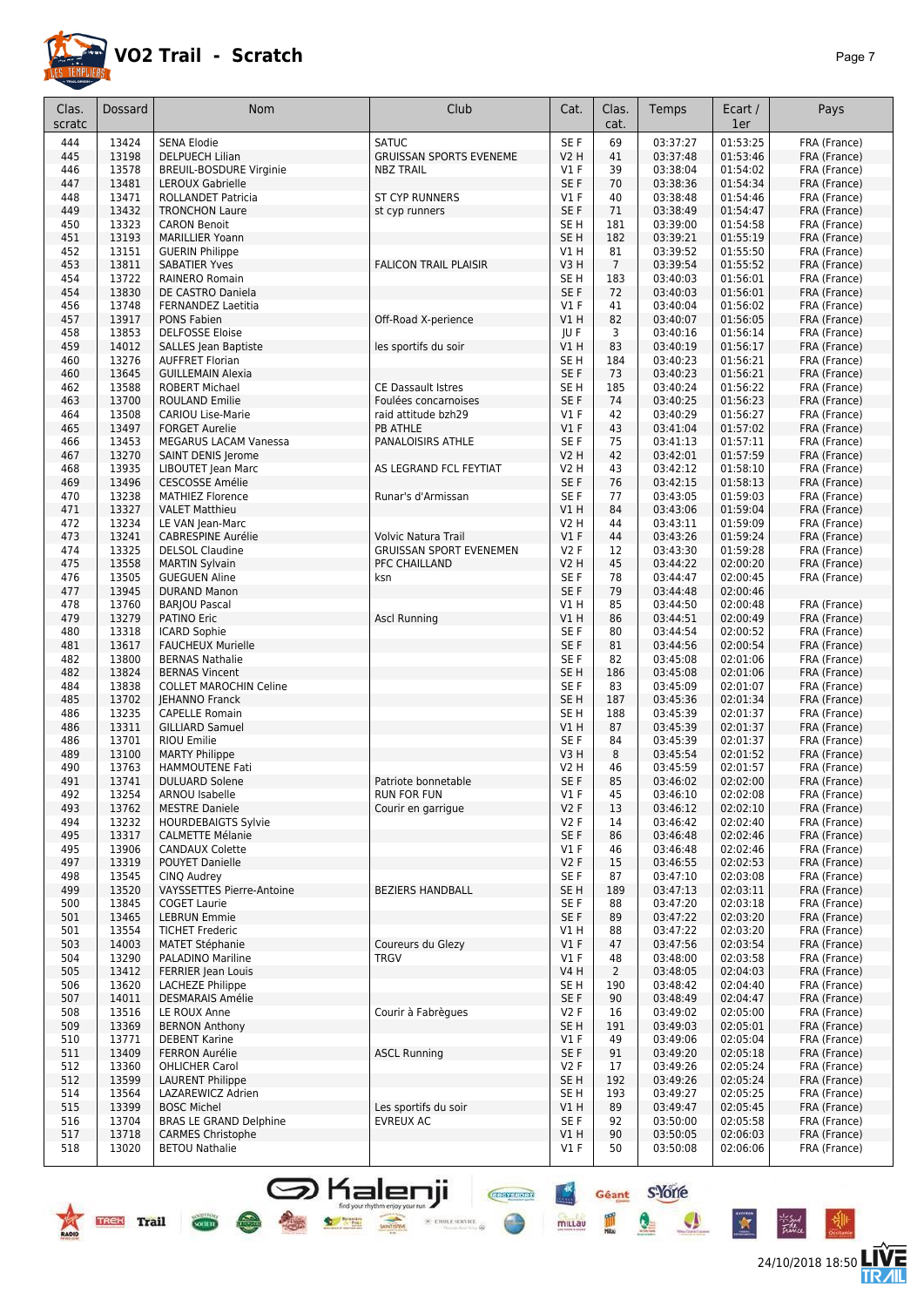

| Clas.      | Dossard        | Nom                                              | Club                       | Cat.             | Clas.          | Temps                | Ecart /              | Pays                         |
|------------|----------------|--------------------------------------------------|----------------------------|------------------|----------------|----------------------|----------------------|------------------------------|
| scratc     |                |                                                  |                            |                  | cat.           |                      | 1er                  |                              |
| 519        | 13368          | JEANJEAN Valerie                                 |                            | V2F              | 18             | 03:50:21             | 02:06:19             | FRA (France)                 |
| 520        | 13827<br>13272 | <b>BEGUE Nora</b>                                | Réveil sportif de saint    | $VI$ F           | 51             | 03:50:22             | 02:06:20<br>02:07:01 | FRA (France)                 |
| 521<br>522 | 13479          | <b>LACROIX Beatrice</b><br><b>CHEVALIER Loïc</b> | <b>ASPF GAILLAC</b>        | $VI$ F<br>V1 H   | 52<br>91       | 03:51:03<br>03:51:34 | 02:07:32             | FRA (France)<br>FRA (France) |
| 522        | 13480          | <b>GONTHIER Amélie</b>                           | EAMYA                      | SE <sub>F</sub>  | 93             | 03:51:34             | 02:07:32             | FRA (France)                 |
| 524        | 13995          | <b>BESNIER Clemence</b>                          | I ENVY                     | JUF              | $\overline{4}$ | 03:52:19             | 02:08:17             | FRA (France)                 |
| 525        | 13909          | <b>PERES Sandrine</b>                            | 1000 pattes vicquois       | $VI$ F           | 53             | 03:52:37             | 02:08:35             | FRA (France)                 |
| 526        | 13809          | <b>TEJEDA Manu</b>                               | les debiles à marseille    | VIH              | 92             | 03:52:47             | 02:08:45             | FRA (France)                 |
| 527        | 14020          | LECOCQ Enzo                                      | Confrérie du Noireau       | JU H             | 8              | 03:52:59             | 02:08:57             | FRA (France)                 |
| 528        | 13391          | <b>JACQ Florence</b>                             |                            | V1F              | 54             | 03:53:12             | 02:09:10             | FRA (France)                 |
| 529        | 13362          | <b>DELHOMME Arnaud</b>                           |                            | SE <sub>H</sub>  | 194            | 03:53:31             | 02:09:29             | FRA (France)                 |
| 530        | 13796<br>13433 | <b>RUAT Philippe</b>                             | <b>CUP PAU</b>             | V3H              | 9<br>94        | 03:54:04             | 02:10:02<br>02:10:10 | FRA (France)                 |
| 531<br>532 | 13333          | MASSONNAT Solène<br><b>CHAUVET Sarah</b>         |                            | SE F<br>SE F     | 95             | 03:54:12<br>03:54:18 | 02:10:16             | FRA (France)<br>FRA (France) |
| 532        | 13547          | BENDJABALLAH Jennifer                            | <b>ASCE BOXE FRANCAISE</b> | SE F             | 95             | 03:54:18             | 02:10:16             | FRA (France)                 |
| 534        | 13813          | <b>CHOL Norbert</b>                              | Sport Passion 42           | V2 H             | 47             | 03:54:39             | 02:10:37             | FRA (France)                 |
| 534        | 13928          | <b>DAURELLE Violaine</b>                         |                            | SE F             | 97             | 03:54:39             | 02:10:37             | FRA (France)                 |
| 536        | 13420          | <b>SANSON Genevieve</b>                          | <b>ASCL RUNNING</b>        | V1F              | 55             | 03:54:52             | 02:10:50             | FRA (France)                 |
| 537        | 13712          | <b>FEVRE Cécile</b>                              |                            | $VI$ F           | 56             | 03:55:02             | 02:11:00             | FRA (France)                 |
| 538        | 13515          | <b>BELIN Jean Francois</b>                       | Trimay                     | V1 H             | 93             | 03:55:05             | 02:11:03             | FRA (France)                 |
| 538        | 13713          | ROUMEAU Stéphane                                 |                            | V1 H             | 93             | 03:55:05             | 02:11:03             | FRA (France)                 |
| 540<br>541 | 13792<br>13601 | <b>NIEL Isabelle</b><br><b>GUILLAUME Cyrille</b> | <b>NBZ TRAIL</b>           | V2F<br>V1 H      | 19<br>95       | 03:55:17<br>03:55:22 | 02:11:15<br>02:11:20 | FRA (France)<br>FRA (France) |
| 542        | 13939          | SOUCHE Laetitia                                  |                            | SE F             | 98             | 03:55:25             | 02:11:23             |                              |
| 543        | 13668          | <b>RUIZ Adrian</b>                               |                            | ES H             | 9              | 03:56:06             | 02:12:04             | FRA (France)                 |
| 544        | 13577          | <b>MIRAULT Valerie</b>                           | Valou                      | SE F             | 99             | 03:56:12             | 02:12:10             | FRA (France)                 |
| 545        | 13445          | DEPRIESTER Théo                                  |                            | JU H             | 9              | 03:56:26             | 02:12:24             | FRA (France)                 |
| 546        | 13795          | <b>VAILLANT Thomas</b>                           |                            | SE H             | 195            | 03:56:35             | 02:12:33             | FRA (France)                 |
| 547        | 13454          | <b>MICHEL Sandrine</b>                           |                            | $VI$ F           | 57             | 03:56:41             | 02:12:39             | FRA (France)                 |
| 548        | 13954          | <b>SKRZYNSKI Michel</b>                          |                            | VIH              | 96             | 03:56:54             | 02:12:52             |                              |
| 549<br>550 | 13883<br>13655 | DALLA FAVERA- SKRZYNSKI Monique                  | <b>ESH CAP HAGONDANGE</b>  | V1H              | 97<br>98       | 03:56:55             | 02:12:53<br>02:12:56 | FRA (France)                 |
| 550        | 13656          | PASTOL Hubert<br>DORATO Lila                     |                            | VIH<br>$VI$ F    | 58             | 03:56:58<br>03:56:58 | 02:12:56             | FRA (France)<br>FRA (France) |
| 550        | 13730          | <b>BESSON</b> Julie                              |                            | V1F              | 58             | 03:56:58             | 02:12:56             | FRA (France)                 |
| 550        | 13731          | TER-MARKOSSIAN Alen                              |                            | V1H              | 98             | 03:56:58             | 02:12:56             | FRA (France)                 |
| 554        | 13185          | <b>SENEGAS Patrick</b>                           | Courapieds                 | <b>V2 H</b>      | 48             | 03:57:22             | 02:13:20             | FRA (France)                 |
| 555        | 13358          | <b>DUCHANGE Aurélia</b>                          | Courapieds                 | $VI$ F           | 60             | 03:57:24             | 02:13:22             | FRA (France)                 |
| 556        | 13031          | <b>BUTROT Jean Francois</b>                      |                            | V2 H             | 49             | 03:57:28             | 02:13:26             | FRA (France)                 |
| 557        | 13346          | <b>TRAVIGNE Stéphane</b>                         | Les Petites foulées de     | V1H              | 100            | 03:57:40             | 02:13:38             | FRA (France)                 |
| 557        | 13688          | <b>ALOUCHE Guy</b>                               |                            | V2 H             | 50             | 03:57:40             | 02:13:38             | FRA (France)                 |
| 559<br>560 | 13662<br>13018 | <b>RENAUX Yves</b><br><b>COLLET Helene</b>       |                            | V2 H<br>V2F      | 51<br>20       | 03:57:50<br>03:58:17 | 02:13:48<br>02:14:15 | FRA (France)<br>FRA (France) |
| 561        | 13015          | <b>COURTAILLAC Prisca</b>                        |                            | SE F             | 100            | 03:58:21             | 02:14:19             | FRA (France)                 |
| 562        | 13378          | <b>GIACOMELLI Nolwen</b>                         |                            | SE F             | 101            | 03:58:26             | 02:14:24             | FRA (France)                 |
| 563        | 13589          | <b>LEVILLAIN Marjory</b>                         |                            | SE <sub>F</sub>  | 102            | 03:58:27             | 02:14:25             | FRA (France)                 |
| 564        | 13926          | <b>ARCOS Muriel</b>                              |                            | V1F              | 61             | 03:58:37             | 02:14:35             | FRA (France)                 |
| 565        | 13449          | ROUILLERE Alexandra                              |                            | SE F             | 103            | 03:58:38             | 02:14:36             | FRA (France)                 |
| 566        | 13394          | <b>HALBAUT Laure</b>                             | <b>Trail Gascon</b>        | V1F              | 62             | 03:59:22             | 02:15:20             | FRA (France)                 |
| 567        | 13769          | <b>DEBARD Isabelle</b>                           |                            | $VI$ F           | 63             | 03:59:44             | 02:15:42             | FRA (France)<br>FRA (France) |
| 568<br>569 | 13076<br>13486 | <b>BERLON Cedric</b><br><b>OBÉE Charlotte</b>    | Team Teail Paris           | SE H<br>SE F     | 196<br>104     | 03:59:45<br>03:59:47 | 02:15:43<br>02:15:45 | FRA (France)                 |
| 570        | 13777          | QUESSEVEUR Raymond                               | Les runar's                | V1 H             | 101            | 04:00:03             | 02:16:01             | FRA (France)                 |
| 571        | 13355          | <b>JAVET Maryline</b>                            | NATURE SPORT ATTITUDE      | V2F              | 21             | 04:00:41             | 02:16:39             | FRA (France)                 |
| 572        | 13784          | <b>DUBOIS Marie-Pierre</b>                       |                            | $VI$ F           | 64             | 04:00:52             | 02:16:50             | FRA (France)                 |
| 573        | 13714          | <b>MORIZOT Isabelle</b>                          |                            | SE F             | 105            | 04:00:53             | 02:16:51             | FRA (France)                 |
| 573        | 13732          | <b>SCHUTZ Gabrielle</b>                          | defoulés de saint jouan    | $VI$ F           | 65             | 04:00:53             | 02:16:51             | FRA (France)                 |
| 575        | 13506          | <b>MARTINEAU Yoann</b>                           | Pompiers de Noirmoutier    | SE H             | 197            | 04:00:54             | 02:16:52             | FRA (France)                 |
| 576        | 13648          | CROTTEREAU-RAGARU Sandrine                       | Les petites foulées de     | $VI$ F<br>$VI$ F | 66             | 04:00:55             | 02:16:53             | FRA (France)                 |
| 577<br>578 | 13659<br>13312 | <b>BOISTEAU Cécile</b><br>ROCCHI Jean-Dominique  | ES SEGRE HAUT ANJOU        | V2H              | 67<br>52       | 04:00:57<br>04:01:10 | 02:16:55<br>02:17:08 | FRA (France)<br>FRA (France) |
| 579        | 13651          | DE MONTALEMBERT Eric                             |                            | V1 H             | 102            | 04:01:26             | 02:17:24             | FRA (France)                 |
| 580        | 13810          | <b>GOUBET Justine</b>                            |                            | SE F             | 106            | 04:02:07             | 02:18:05             | FRA (France)                 |
| 581        | 13299          | <b>DELEAGE</b> Justine                           |                            | SE F             | 107            | 04:02:22             | 02:18:20             | FRA (France)                 |
| 582        | 13269          | <b>BARBIER Caroline</b>                          |                            | SE F             | 108            | 04:02:32             | 02:18:30             | FRA (France)                 |
| 583        | 13367          | <b>SENARD Sylvie</b>                             |                            | V2F              | 22             | 04:03:25             | 02:19:23             | FRA (France)                 |
| 584        | 13363          | <b>PORTAL Carole</b>                             |                            | $VI$ F           | 68             | 04:03:38             | 02:19:36             | FRA (France)                 |
| 585        | 13017          | <b>LANGLAIS Thierry</b>                          |                            | V2 H             | 53             | 04:03:47             | 02:19:45             | FRA (France)                 |
| 586<br>587 | 13758<br>13999 | SINI Jean-Pierre<br><b>LEVY Douglas</b>          |                            | V2 H<br>SE H     | 54<br>198      | 04:04:20<br>04:04:30 | 02:20:18<br>02:20:28 | FRA (France)<br>FRA (France) |
| 588        | 13294          | <b>CAYUELA Corinne</b>                           | CAP D'AIL MACADAM          | $VI$ F           | 69             | 04:04:51             | 02:20:49             | FRA (France)                 |
| 589        | 13329          | <b>JEUNEMAITRE Philippe</b>                      | CAP D'AIL MACADAM          | VIH              | 103            | 04:04:53             | 02:20:51             | FRA (France)                 |
| 590        | 13407          | <b>ADVILLE Sylvie</b>                            | <b>SMAC</b>                | V2F              | 23             | 04:05:13             | 02:21:11             | FRA (France)                 |
| 591        | 13729          | LAFFARGUE Cedric                                 | Acr la reole               | SE H             | 199            | 04:05:29             | 02:21:27             | FRA (France)                 |
| 592        | 13904          | <b>AYMERIC Vacquier</b>                          | <b>ACSA</b>                | VIH              | 104            | 04:05:42             | 02:21:40             | FRA (France)                 |
| 593        | 13903          | <b>COMBES Vincent</b>                            |                            | V2 H             | 55             | 04:05:43             | 02:21:41             | FRA (France)                 |

**S** Kalenji

**Service** Water

**COCIETY** 





⊬‴

Géant S'Yorre

 $\bullet$ 

 $\bullet$ 

 $\ddot{\ast}$ 

圖

mittau

**CREATIVORE** 

 $\bigoplus$ 

 $\times$  etoile service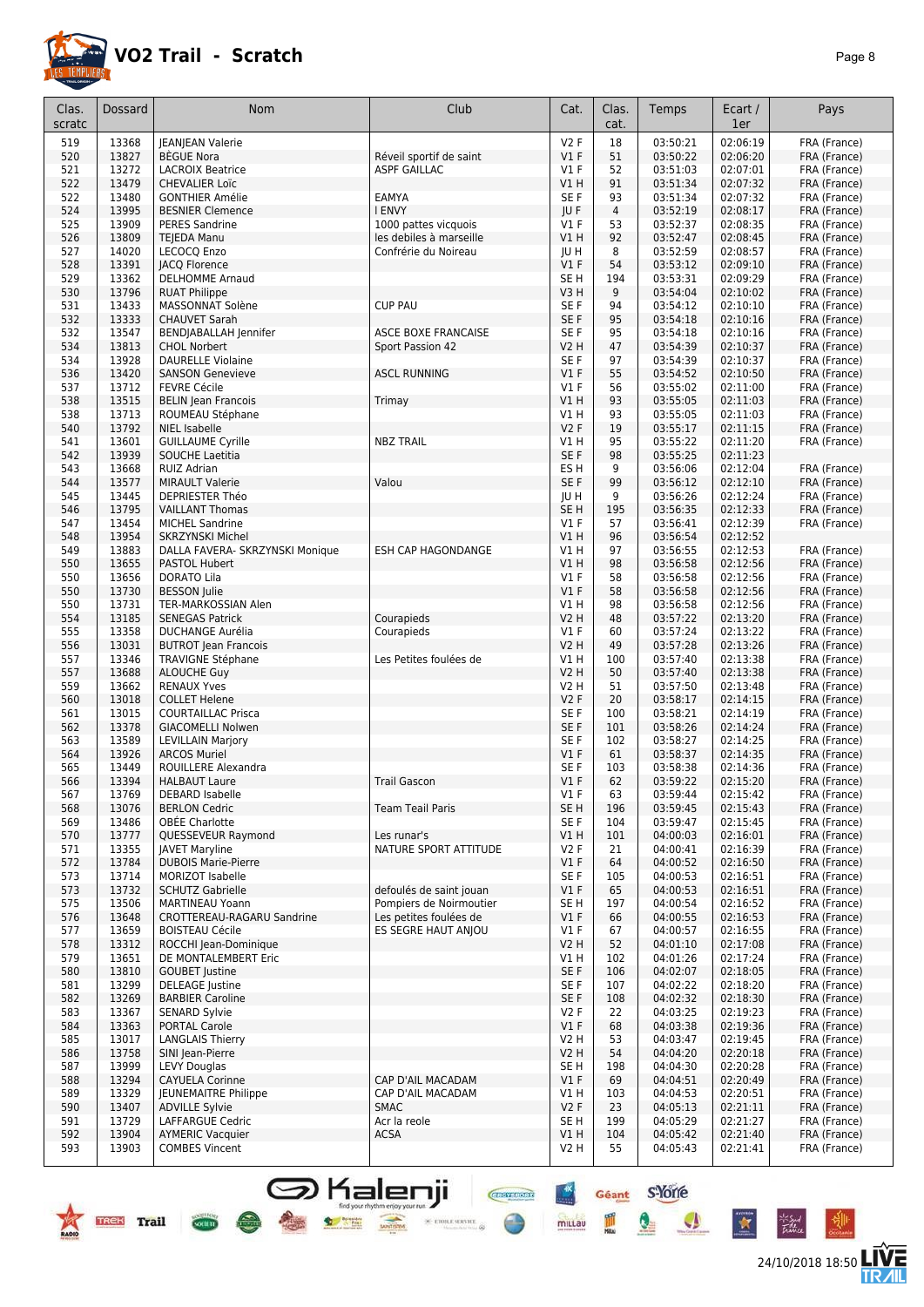

24/10/2018 18:50 **LIVE** 

Géant S'Yorre

 $\bullet$ 

 $\bullet$ 

×

is Sud<br>Tallan

 $\frac{m}{m}$ 

mittau

**CHAPTERS** 

●

 $\le$  erone server  $\otimes$ 

| Clas.<br>scratc | Dossard        | Nom                                                  | Club                                | Cat.                               | Clas.<br>cat. | Temps                | Ecart /<br>1er       | Pays                         |
|-----------------|----------------|------------------------------------------------------|-------------------------------------|------------------------------------|---------------|----------------------|----------------------|------------------------------|
| 594             | 13200          | <b>GODIN Nicolas</b>                                 | <b>Redneck France</b>               | V1H                                | 105           | 04:05:54             | 02:21:52             | FRA (France)                 |
| 595             | 13794          | <b>GODIN Audrey</b>                                  | <b>Team GODIN</b>                   | SE F                               | 109           | 04:05:55             | 02:21:53             | FRA (France)                 |
| 596             | 13398          | ARROUMEGA Sandrine                                   | <b>ASL RUNNING</b>                  | $VI$ F                             | 70            | 04:06:03             | 02:22:01             | FRA (France)                 |
| 596             | 13411          | <b>MUCKE Nathalie</b>                                | <b>ASCL Running</b>                 | $VI$ F                             | 70            | 04:06:03             | 02:22:01             | FRA (France)                 |
| 598             | 13604          | <b>BRUYAS Isabelle</b>                               | Cap grand air                       | <b>V2F</b>                         | 24            | 04:06:17             | 02:22:15             | FRA (France)                 |
| 599             | 13354          | <b>DELAPORTE Christine</b>                           | <b>COURIR EN LIVRADOIS FOR</b>      | <b>V2F</b>                         | 25            | 04:06:30             | 02:22:28             | FRA (France)                 |
| 600             | 13196          | <b>VORMS Lauriane</b>                                |                                     | SE <sub>F</sub>                    | 110           | 04:06:39             | 02:22:37             | FRA (France)                 |
| 601             | 13356          | SADOUL Jean Philippe                                 |                                     | <b>V2 H</b>                        | 56            | 04:06:40             | 02:22:38             | FRA (France)                 |
| 602             | 13349          | <b>BARRE BOUTILLIER Vanessa</b>                      |                                     | $VI$ F                             | 72            | 04:06:44             | 02:22:42             | FRA (France)                 |
| 602             | 13540          | PICQ Sandra                                          | <b>Asptt Auxerre</b>                | $VI$ F                             | 72            | 04:06:44             | 02:22:42             | FRA (France)                 |
| 604             | 13442          | <b>CRESTEY Corinne</b>                               | <b>ST-CYP RUNNERS</b>               | V2F                                | 26            | 04:06:45             | 02:22:43             | FRA (France)                 |
| 605             | 13929          | <b>BODEN Andre</b>                                   | AS LEGRAND FCL FEYTIAT              | V3H                                | 10            | 04:06:50             | 02:22:48             | FRA (France)                 |
| 605<br>607      | 14010<br>13351 | PERU Emeline                                         |                                     | SE <sub>F</sub><br><b>V2 H</b>     | 111<br>57     | 04:06:50<br>04:07:01 | 02:22:48<br>02:22:59 | FRA (France)                 |
| 608             | 13463          | <b>RIVET Patrick</b><br>PRIEUR Max                   |                                     | V <sub>2</sub> H                   | 58            | 04:07:17             | 02:23:15             | FRA (France)<br>FRA (France) |
| 609             | 13293          | <b>DURAND Berangere</b>                              |                                     | SE F                               | 112           | 04:07:18             | 02:23:16             | FRA (France)                 |
| 610             | 13295          | <b>GLEIZES Stephane</b>                              | Porti'RUN                           | SE H                               | 200           | 04:07:19             | 02:23:17             | FRA (France)                 |
| 611             | 13321          | <b>VERET Maud</b>                                    | TEAM RPZ                            | SE F                               | 113           | 04:07:22             | 02:23:20             | FRA (France)                 |
| 611             | 13548          | <b>DUBURQUE Annie</b>                                |                                     | SE F                               | 113           | 04:07:22             | 02:23:20             | FRA (France)                 |
| 613             | 13563          | <b>MALOSSANE Martin</b>                              |                                     | SE <sub>H</sub>                    | 201           | 04:09:42             | 02:25:40             | FRA (France)                 |
| 614             | 13464          | <b>BLANCHER Laetitia</b>                             | Clermont sport enduranc             | SE F                               | 115           | 04:09:46             | 02:25:44             | FRA (France)                 |
| 615             | 13584          | <b>JORGENSEN Arthur</b>                              |                                     | SE <sub>H</sub>                    | 202           | 04:09:48             | 02:25:46             | FRA (France)                 |
| 616             | 13187          | <b>BIAUNIÉ</b> Jean-Marie                            | CAM Vallée du Cher-Cont             | <b>V2 H</b>                        | 59            | 04:09:51             | 02:25:49             | FRA (France)                 |
| 616             | 13338          | <b>CABRESPINE Clotilde</b>                           |                                     | SE <sub>F</sub>                    | 116           | 04:09:51             | 02:25:49             | FRA (France)                 |
| 618             | 13173          | <b>CABRESPINE Arnaud</b>                             |                                     | SE <sub>H</sub>                    | 203           | 04:09:52             | 02:25:50             | FRA (France)                 |
| 619             | 14005          | <b>BOUGRAT Nicolas</b>                               |                                     | SE <sub>H</sub>                    | 204           | 04:09:53             | 02:25:51             | FRA (France)                 |
| 620<br>621      | 13426<br>13396 | <b>BOUCHER Paul</b><br><b>FRANCOULON Antoine</b>     |                                     | SE <sub>H</sub><br>SE <sub>H</sub> | 205<br>206    | 04:10:08<br>04:10:13 | 02:26:06<br>02:26:11 | FRA (France)<br>FRA (France) |
| 622             | 13289          | <b>MORDAC</b> Emeline                                |                                     | SE F                               | 117           | 04:10:16             | 02:26:14             | FRA (France)                 |
| 622             | 13642          | <b>MARTRAY Agnes</b>                                 |                                     | $VI$ F                             | 74            | 04:10:16             | 02:26:14             | FRA (France)                 |
| 624             | 13204          | <b>DAMON Marie</b>                                   |                                     | SE <sub>F</sub>                    | 118           | 04:10:17             | 02:26:15             | FRA (France)                 |
| 625             | 13490          | <b>PIGEON Stephanie</b>                              | jogg hilaire                        | SE F                               | 119           | 04:10:28             | 02:26:26             | FRA (France)                 |
| 626             | 13627          | <b>DENIS Nicolas</b>                                 |                                     | SE <sub>H</sub>                    | 207           | 04:10:36             | 02:26:34             | FRA (France)                 |
| 627             | 13761          | <b>MESTRE Marc</b>                                   | Courir en garrigue                  | <b>V2 H</b>                        | 60            | 04:10:38             | 02:26:36             | FRA (France)                 |
| 628             | 13751          | <b>LOUBIERE Florence</b>                             | <b>ASEAT Toulouse</b>               | V2F                                | 27            | 04:10:40             | 02:26:38             | FRA (France)                 |
| 629             | 13379          | <b>BRIAND Francis</b>                                |                                     | <b>V2 H</b>                        | 61            | 04:11:34             | 02:27:32             | FRA (France)                 |
| 630             | 13754          | <b>BRUNO Florian</b>                                 |                                     | SE <sub>H</sub>                    | 208           | 04:11:38             | 02:27:36             | FRA (France)                 |
| 631             | 13102          | <b>GALERA Sophie</b>                                 | TEAM CAUSSES CEVENNES E             | SE F                               | 120           | 04:11:41             | 02:27:39             | FRA (France)                 |
| 632<br>633      | 13373<br>13610 | <b>DERNONCOURT Nathalie</b><br><b>POULAT Estelle</b> | Lma<br>CAP GRAND AIR                | <b>V2F</b><br>$VI$ F               | 28<br>75      | 04:11:47<br>04:11:49 | 02:27:45<br>02:27:47 | FRA (France)<br>FRA (France) |
| 634             | 13277          | <b>MORIN Gilberte</b>                                | coeur de runneuses                  | V3 F                               | 1             | 04:11:50             | 02:27:48             | FRA (France)                 |
| 634             | 13298          | VANHOOTEGEM Virginie                                 | <b>ESF</b>                          | $VI$ F                             | 76            | 04:11:50             | 02:27:48             | FRA (France)                 |
| 636             | 13392          | <b>SAVARY Delphine</b>                               |                                     | SE F                               | 121           | 04:11:54             | 02:27:52             | FRA (France)                 |
| 637             | 13045          | ROUJON Elodie                                        |                                     | V1 H                               | 106           | 04:11:58             | 02:27:56             | FRA (France)                 |
| 637             | 13303          | <b>COMPTE Alexia</b>                                 | Team run forez                      | $VI$ F                             | 77            | 04:11:58             | 02:27:56             | FRA (France)                 |
| 637             | 13350          | <b>JOLY Ludivine</b>                                 | Denain AC                           | SE F                               | 122           | 04:11:58             | 02:27:56             | FRA (France)                 |
| 640             | 13804          | <b>NOUALHAGUET Chris</b>                             | passpartout                         | SE F                               | 123           | 04:12:01             | 02:27:59             | FRA (France)                 |
| 641             | 13326          | <b>NOUALHAGUET Sylvain</b>                           | passpartout                         | SE <sub>H</sub>                    | 209           | 04:12:02             | 02:28:00             | FRA (France)                 |
| 642<br>643      | 13850<br>13851 | <b>FIENI Pauline</b><br><b>LIGOT Caroline</b>        |                                     | SE F<br>SE F                       | 124<br>125    | 04:12:09<br>04:12:11 | 02:28:07<br>02:28:09 | FRA (France)                 |
| 644             | 13556          | <b>TRAVIGNE Sandra</b>                               | Les Petites foulées de              | $VI$ F                             | 78            | 04:12:26             | 02:28:24             | FRA (France)<br>FRA (France) |
| 645             | 13359          | <b>BACCONNIER Virginie</b>                           |                                     | SE F                               | 126           | 04:12:28             | 02:28:26             | FRA (France)                 |
| 646             | 13495          | <b>CORDIER Sonia</b>                                 | PATRIOTE DE BONNETABLE              | $VI$ F                             | 79            | 04:12:35             | 02:28:33             | FRA (France)                 |
| 647             | 13273          | <b>OLIVIER Florence</b>                              |                                     | $VI$ F                             | 80            | 04:13:03             | 02:29:01             | FRA (France)                 |
| 648             | 13613          | <b>DEBES Maxime</b>                                  |                                     | SE H                               | 210           | 04:13:09             | 02:29:07             | FRA (France)                 |
| 649             | 13341          | NOUALHAGUET Adele                                    | passpartout                         | ES F                               | 3             | 04:13:12             | 02:29:10             | FRA (France)                 |
| 649             | 13400          | <b>NOUALHAGUET Marion</b>                            | passpartout                         | SE F                               | 127           | 04:13:12             | 02:29:10             | FRA (France)                 |
| 651             | 13831          | <b>THOMAS Delphine</b>                               |                                     | V1F                                | 81            | 04:13:28             | 02:29:26             | FRA (France)                 |
| 652             | 13949          | <b>PROUST François</b>                               | SARTHE RUNNING                      | SE H                               | 211           | 04:13:41             | 02:29:39             | FRA (France)                 |
| 653<br>653      | 13139<br>13987 | <b>COHET Maxime</b><br><b>MARGUERIE Christelle</b>   |                                     | SE <sub>H</sub><br>SE F            | 212<br>128    | 04:14:31<br>04:14:31 | 02:30:29<br>02:30:29 | FRA (France)<br>FRA (France) |
| 655             | 13441          | <b>RICHARD Anne-Lise</b>                             |                                     | V1F                                | 82            | 04:15:11             | 02:31:09             | FRA (France)                 |
| 656             | 13951          | DAURENJOU Yves                                       | <b>ASCE BOSCH</b>                   | V2 H                               | 62            | 04:15:39             | 02:31:37             | FRA (France)                 |
| 657             | 13381          | <b>BEL Amandine</b>                                  |                                     | SE F                               | 129           | 04:16:00             | 02:31:58             | FRA (France)                 |
| 658             | 13375          | <b>ESCAMEZ Marie</b>                                 |                                     | SE F                               | 130           | 04:16:14             | 02:32:12             | FRA (France)                 |
| 659             | 13239          | <b>BENARD</b> Julia                                  | <b>FALICOUN TRAILPLAISIR</b>        | SE F                               | 131           | 04:16:16             | 02:32:14             | FRA (France)                 |
| 659             | 13292          | DÉGRUGILLIER Faustine                                | Evian Off Course                    | SE F                               | 131           | 04:16:16             | 02:32:14             | FRA (France)                 |
| 659             | 13472          | <b>DAUTRICHE Marjorie</b>                            | <b>ARTOIS ATHLETISME</b>            | SE F                               | 131           | 04:16:16             | 02:32:14             | FRA (France)                 |
| 662             | 13747          | <b>FRAYSSIGNES David</b>                             | Plauzat sport nature                | V1 H                               | 107           | 04:16:19             | 02:32:17             | FRA (France)                 |
| 663             | 13952          | DAURENJOU Isabelle                                   | <b>ASCE BOSCH</b>                   | $VI$ F                             | 83            | 04:16:26             | 02:32:24             | FRA (France)                 |
| 664<br>665      | 13416<br>13905 | <b>BAILLY Valerie</b><br><b>COUSIN Isabelle</b>      | cote de jade athletic c<br>OFF ROAD | V2 F<br><b>V2F</b>                 | 29<br>30      | 04:16:31             | 02:32:29<br>02:32:44 | FRA (France)                 |
| 666             | 13766          | <b>BADUEL Camille</b>                                |                                     | SE F                               | 134           | 04:16:46<br>04:16:47 | 02:32:45             | FRA (France)<br>FRA (France) |
| 666             | 13925          | <b>TUDURI Jac</b>                                    | Off-Road- X-perience                | <b>V2 H</b>                        | 63            | 04:16:47             | 02:32:45             | FRA (France)                 |
| 668             | 13746          | <b>LAPORTE Eric</b>                                  |                                     | V1 H                               | 108           | 04:16:50             | 02:32:48             | FRA (France)                 |

**S** Kalenji

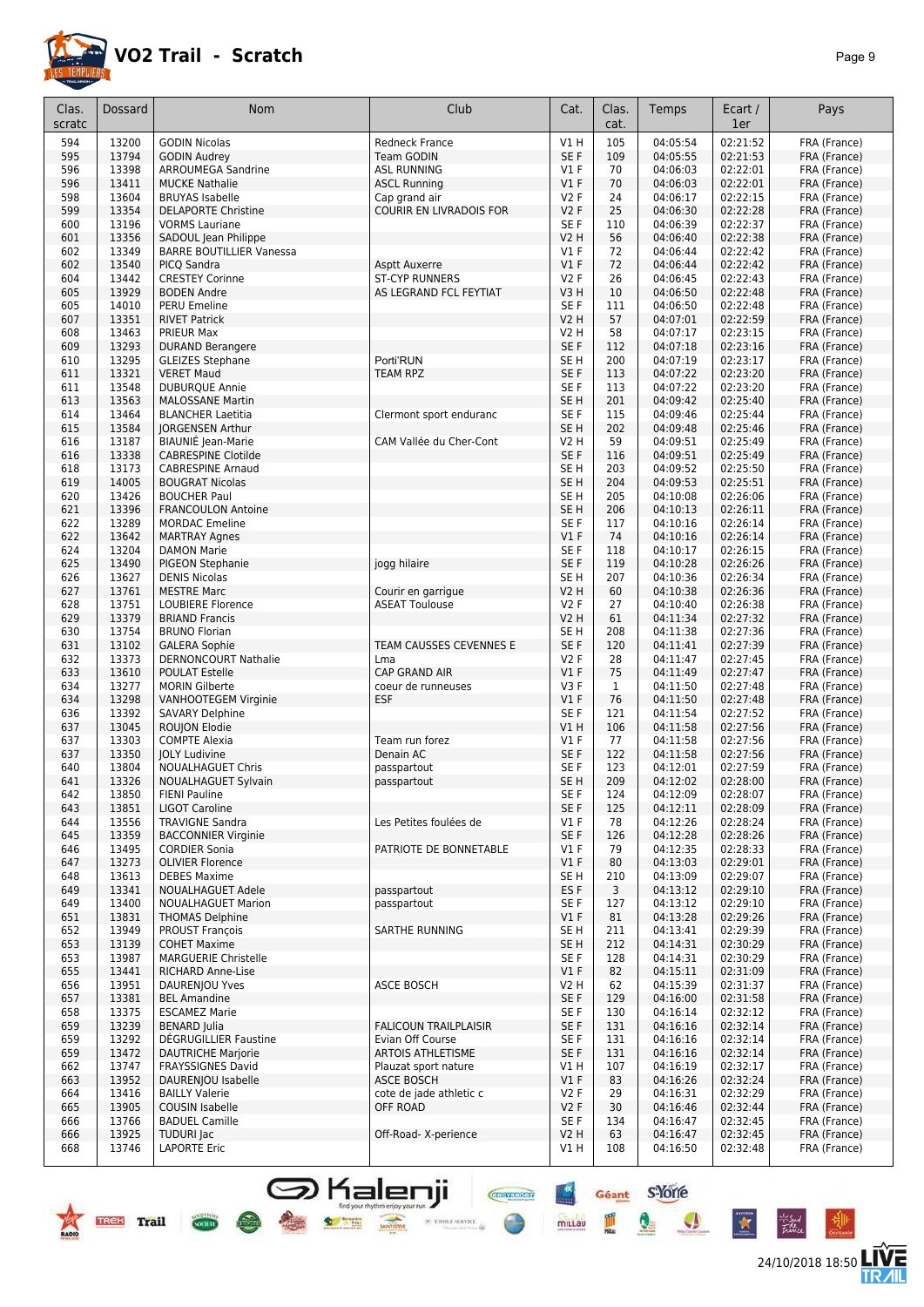

24/10/2018 18:50 **LIVE** 

| Clas.<br>scratc | <b>Dossard</b> | <b>Nom</b>                                             | Club                                                | Cat.                    | Clas.<br>cat. | Temps                | Ecart /<br>1er       | Pays                         |
|-----------------|----------------|--------------------------------------------------------|-----------------------------------------------------|-------------------------|---------------|----------------------|----------------------|------------------------------|
| 669             | 13816          | MAURY Chloë                                            |                                                     | SE F                    | 135           | 04:16:59             | 02:32:57             | FRA (France)                 |
| 670             | 13172          | POCHON Jean                                            |                                                     | <b>V2 H</b>             | 64            | 04:17:25             | 02:33:23             | FRA (France)                 |
| 671             | 13504          | LE GUYADER Sonia                                       | Korong sport nature                                 | $VI$ F                  | 84            | 04:17:37             | 02:33:35             | FRA (France)                 |
| 672             | 13347          | LOURDAIS Alexandra                                     |                                                     | SE <sub>H</sub>         | 213           | 04:17:38             | 02:33:36             | FRA (France)                 |
| 673             | 13689          | <b>ALLOUCHE Françoise</b>                              |                                                     | <b>V2F</b>              | 31            | 04:17:42             | 02:33:40             | FRA (France)                 |
| 674             | 13443          | <b>MOULIN Thierry</b>                                  | <b>ST-CYP RUNNERS</b>                               | VIH                     | 109           | 04:18:12             | 02:34:10             | FRA (France)                 |
| 675             | 13697          | <b>OUGHIDNI Malika</b>                                 |                                                     | SE F                    | 136           | 04:18:15             | 02:34:13             | FRA (France)                 |
| 676<br>677      | 13030          | <b>BLAQUIERE Sylvie</b><br><b>ROMERO Anais</b>         |                                                     | SE F<br>SE F            | 137<br>138    | 04:18:35             | 02:34:33<br>02:34:34 | FRA (France)                 |
| 678             | 13035<br>13301 | CHAZOULLE Julien                                       | Les gazelles à vos trou                             | SE <sub>H</sub>         | 214           | 04:18:36<br>04:18:43 | 02:34:41             | FRA (France)<br>FRA (France) |
| 679             | 13933          | <b>DAUGERON Cendrine</b>                               | AS LEGRAND FCL FEYTIAT                              | $VI$ F                  | 85            | 04:18:45             | 02:34:43             | FRA (France)                 |
| 680             | 13207          | <b>MAURY Bruno</b>                                     |                                                     | SE <sub>H</sub>         | 215           | 04:19:18             | 02:35:16             | FRA (France)                 |
| 681             | 13043          | <b>FLAMENT Caroline</b>                                |                                                     | SE F                    | 139           | 04:19:40             | 02:35:38             | FRA (France)                 |
| 681             | 13184          | <b>ENSUQUE Gilles</b>                                  |                                                     | <b>V2 H</b>             | 65            | 04:19:40             | 02:35:38             | FRA (France)                 |
| 681             | 13614          | <b>MARTY Cecile</b>                                    |                                                     | SE F                    | 139           | 04:19:40             | 02:35:38             | FRA (France)                 |
| 684<br>684      | 13042<br>13340 | <b>FERNANDES Claire</b><br>CAUDIU Anne-Sophie          | ASPTT compiegne                                     | SE F<br>SE F            | 141<br>141    | 04:21:00<br>04:21:00 | 02:36:58<br>02:36:58 | FRA (France)<br>FRA (France) |
| 686             | 13377          | <b>LIVOLSI Caroline</b>                                | <b>SMAC</b>                                         | $VI$ F                  | 86            | 04:21:13             | 02:37:11             | FRA (France)                 |
| 687             | 13593          | <b>BABIN Christel</b>                                  |                                                     | $VI$ F                  | 87            | 04:23:04             | 02:39:02             | FRA (France)                 |
| 688             | 13372          | <b>LEBRAY Claudia</b>                                  | <b>ES MAINTENON PIERRES</b>                         | $VI$ F                  | 88            | 04:24:25             | 02:40:23             | FRA (France)                 |
| 688             | 13779          | <b>PLAISANT Alienore</b>                               | Runar's                                             | $VI$ F                  | 88            | 04:24:25             | 02:40:23             | FRA (France)                 |
| 690             | 13605          | <b>GASTE Sandra</b>                                    |                                                     | SE F                    | 143           | 04:25:01             | 02:40:59             | FRA (France)                 |
| 691             | 13608          | LE BASTARD Virginie                                    | AS MARTIGNE-BRIAND                                  | $VI$ F                  | 90            | 04:25:02             | 02:41:00             | FRA (France)                 |
| 692<br>693      | 13427<br>13390 | <b>BOUCHER Jean-Baptiste</b>                           |                                                     | SE <sub>H</sub><br>SE F | 216<br>144    | 04:25:50<br>04:26:14 | 02:41:48<br>02:42:12 | FRA (France)                 |
| 694             | 13436          | <b>VANHOOREN Cindy</b><br>LE PRIVÉ Elisabeth           | 1000 PATTES VICQUOIS                                | V2F                     | 32            | 04:30:47             | 02:46:45             | FRA (France)<br>FRA (France) |
| 695             | 13600          | <b>GUILLAUME Nathalie</b>                              | <b>NBZ TRAIL</b>                                    | $VI$ F                  | 91            | 04:30:48             | 02:46:46             | FRA (France)                 |
| 696             | 13267          | <b>SIGRIS Virginie</b>                                 | <b>NBZ Trail</b>                                    | SE F                    | 145           | 04:30:49             | 02:46:47             | FRA (France)                 |
| 696             | 13353          | <b>BRETON Betty</b>                                    |                                                     | $VI$ F                  | 92            | 04:30:49             | 02:46:47             | FRA (France)                 |
| 698             | 13386          | CHABBAL Jean                                           |                                                     | <b>V4 H</b>             | 3             | 04:30:58             | 02:46:56             | FRA (France)                 |
| 699             | 13444          | DI CESARE Yvon                                         | St Cyprunners                                       | V3 H                    | 11            | 04:31:06             | 02:47:04             | FRA (France)                 |
| 700<br>701      | 13491<br>13755 | PREVOT Nadine<br>DA ROS Fabrice                        | <b>HERBAUGES ATHLE 44</b><br><b>RUNARS Armissan</b> | <b>V2F</b><br>V1 H      | 33<br>110     | 04:31:07<br>04:31:30 | 02:47:05<br>02:47:28 | FRA (France)<br>FRA (France) |
| 702             | 13374          | <b>BOUSSUGE Virginie</b>                               | Les runar's                                         | $VI$ F                  | 93            | 04:31:34             | 02:47:32             | FRA (France)                 |
| 703             | 13896          | <b>BONVARLET Gunther</b>                               |                                                     | SE H                    | 217           | 04:31:50             | 02:47:48             | FRA (France)                 |
| 704             | 13498          | <b>GOHIER Marine</b>                                   |                                                     | SE F                    | 146           | 04:31:53             | 02:47:51             | FRA (France)                 |
| 705             | 13422          | <b>CHARPENTIER Stéphanie</b>                           | les cavaleursdu clain                               | SE F                    | 147           | 04:31:55             | 02:47:53             | FRA (France)                 |
| 706             | 13885          | <b>VIALARD Cedric</b>                                  |                                                     | SE <sub>H</sub>         | 218           | 04:31:57             | 02:47:55             | FRA (France)                 |
| 707<br>708      | 13950<br>13632 | <b>GALLONNIER David</b><br><b>CASSE Thierry</b>        | Les baroudeurs du saute<br>Acr                      | SE <sub>H</sub><br>V2 H | 219<br>66     | 04:32:17<br>04:32:20 | 02:48:15<br>02:48:18 | FRA (France)<br>FRA (France) |
| 709             | 13663          | LIBEAU Janine                                          |                                                     | <b>V2F</b>              | 34            | 04:32:41             | 02:48:39             | FRA (France)                 |
| 710             | 13388          | <b>MIGNE Celine</b>                                    | AS LEGRAND FCL FEYTIAT                              | V1F                     | 94            | 04:32:45             | 02:48:43             | FRA (France)                 |
| 711             | 13288          | <b>DEFLORENNE Nathalie</b>                             | l'entends la cloche                                 | <b>V2F</b>              | 35            | 04:33:41             | 02:49:39             | FRA (France)                 |
| 712             | 13944          | <b>KERNANET Marie-Pierre</b>                           |                                                     | $VI$ F                  | 95            | 04:33:43             | 02:49:41             | FRA (France)                 |
| 713<br>714      | 13487<br>13728 | <b>CALGARO Cecile</b><br><b>BERNAT Lucie</b>           |                                                     | SE F<br>SE F            | 148<br>149    | 04:36:33<br>04:37:22 | 02:52:31<br>02:53:20 | FRA (France)<br>FRA (France) |
| 715             | 13890          | SINGLA Xavier                                          |                                                     | V1 H                    | 111           | 04:37:23             | 02:53:21             | FRA (France)                 |
| 715             | 13894          | <b>BONDOUX Delphine</b>                                |                                                     | SE F                    | 150           | 04:37:23             | 02:53:21             | FRA (France)                 |
| 717             | 13859          | <b>BELLIER Sophie</b>                                  |                                                     | SE F                    | 151           | 04:37:48             | 02:53:46             | FRA (France)                 |
| 718             | 13858          | PICHON Barbara                                         |                                                     | V1F                     | 96            | 04:37:50             | 02:53:48             | FRA (France)                 |
| 719             | 13342          | JARRIX Sophie                                          |                                                     | <b>V1 F</b>             | 97            | 04:37:51             | 02:53:49             | FRA (France)                 |
| 720             | 13857          | <b>FEBVRE Marion</b>                                   |                                                     | $VI$ F                  | 98            | 04:37:53             | 02:53:51             | FRA (France)                 |
| 720<br>720      | 13860<br>13861 | PEPE Sandie<br>PICOCHE Sophie                          |                                                     | $VI$ F<br>$VI$ F        | 98<br>98      | 04:37:53<br>04:37:53 | 02:53:51<br>02:53:51 | FRA (France)<br>FRA (France) |
| 720             | 13862          | <b>MARCOS Nathalie</b>                                 |                                                     | $VI$ F                  | 98            | 04:37:53             | 02:53:51             | FRA (France)                 |
| 720             | 13865          | <b>HODEE Nathalie</b>                                  |                                                     | $VI$ F                  | 98            | 04:37:53             | 02:53:51             | FRA (France)                 |
| 725             | 13448          | <b>TINTORI Patricia</b>                                | amberieu marathon                                   | V3F                     | 2             | 04:39:04             | 02:55:02             | FRA (France)                 |
| 726             | 13296          | ASTOUL Juliette                                        | <b>ASPTT ANGERS</b>                                 | SE F                    | 152           | 04:41:11             | 02:57:09             | FRA (France)                 |
| 727             | 13844          | CHUDZICKI Laurie                                       | Lille Métropole Athléti                             | SE F                    | 153           | 04:41:49             | 02:57:47             | FRA (France)                 |
| 728<br>729      | 13716<br>13438 | <b>MEZAILLE Marie Pierre</b><br><b>AUBERT Isabelle</b> | 1000pattes vicquois<br><b>CAP TRAIL</b>             | $VI$ F<br>$VI$ F        | 103<br>104    | 04:42:00<br>04:42:03 | 02:57:58<br>02:58:01 | FRA (France)<br>FRA (France) |
| 730             | 13339          | <b>BELEBNA Catherine</b>                               | 1000 pattes Vicquois                                | V1F                     | 105           | 04:42:04             | 02:58:02             | FRA (France)                 |
| 731             | 13417          | <b>SERRURIER Emilie</b>                                |                                                     | SE F                    | 154           | 04:42:56             | 02:58:54             | FRA (France)                 |
| 732             | 13694          | <b>MIQUEL Sandrine</b>                                 |                                                     | $VI$ F                  | 106           | 04:43:02             | 02:59:00             | FRA (France)                 |
| 732             | 14021          | CHIRUMBERRO Audrey                                     |                                                     | SE F                    | 155           | 04:43:02             | 02:59:00             | <b>BEL</b> (Belgique)        |
| 734             | 13622          | VAN DEN BROECKE Sandra                                 |                                                     | SE F                    | 156           | 04:43:04             | 02:59:02             | SUI (Suisse)                 |
| 735             | 13512          | VAN LOOKE Pauline                                      |                                                     | SE F                    | 157           | 04:43:05             | 02:59:03             | FRA (France)                 |
| 736<br>737      | 13452<br>13693 | VAN LOOKE Dominique<br>MALAVAL Mikaël                  |                                                     | V3H<br>SE H             | 12<br>220     | 04:43:06<br>04:43:13 | 02:59:04<br>02:59:11 | FRA (France)<br>FRA (France) |
| 738             | 13450          | LAGIER Jean Luc                                        | avenir Valence Dagen                                | V <sub>2</sub> H        | 67            | 04:43:21             | 02:59:19             | FRA (France)                 |
| 739             | 13533          | <b>GAUBERT Aurelie</b>                                 | Athlétic Club Angérien                              | SE F                    | 158           | 04:43:31             | 02:59:29             | FRA (France)                 |
| 740             | 13534          | <b>GAUBERT</b> Jean Philippe                           |                                                     | V1 H                    | 112           | 04:43:33             | 02:59:31             | FRA (France)                 |
| 741             | 13660          | <b>DOUMENC Olivier</b>                                 |                                                     | V1 H                    | 113           | 04:44:28             | 03:00:26             | FRA (France)                 |
| 742<br>743      | 13156<br>13474 | <b>BEAUGIER Guy</b><br><b>BENECH Anne</b>              | TGD ALLLEX (DROME)                                  | <b>V2 H</b><br>V3F      | 68<br>3       | 04:46:05<br>04:46:11 | 03:02:03<br>03:02:09 | FRA (France)<br>FRA (France) |
|                 |                |                                                        |                                                     |                         |               |                      |                      |                              |

**Shalenji** 

**BOOST THE MANUSCRIPT OF STREET AND STREET OF STREET AND STREET OF STREET AND STREET OF STREET OF STREET AND STREET OF STREET AND STREET OF STREET AND STREET OF STREET AND STREET OF STREET AND STREET OF STREET AND STREET O** 

TREE Trail com

Géant S'Yorre

 $\bullet$ 

**MILLAU** 

●

 $\bullet$ 

 $\mathbf{r}$ 

⊬‴